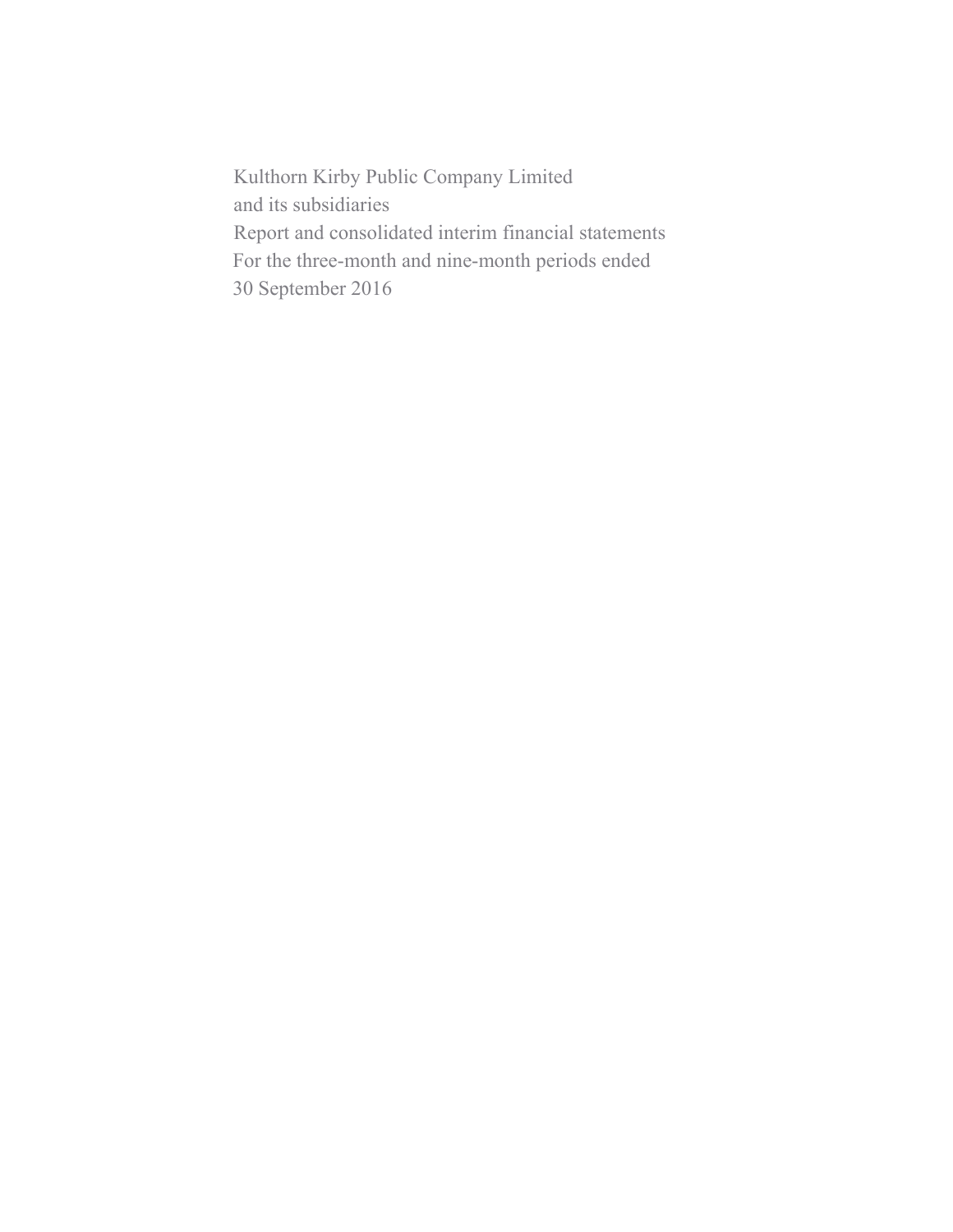#### **Independent Auditor's Report on Review of Interim Financial Information**

To the Shareholders of Kulthorn Kirby Public Company Limited

I have reviewed the accompanying consolidated statement of financial position of Kulthorn Kirby Public Company Limited and its subsidiaries as at 30 September 2016, the related consolidated statements of comprehensive income for the three-month and nine-month periods ended 30 September 2016, the consolidated statements of changes in shareholders' equity and cash flows for the nine-month period then ended, as well as the condensed notes to the consolidated financial statements. I have also reviewed the separate financial information of Kulthorn Kirby Public Company Limited for the same period. Management is responsible for the preparation and presentation of this interim financial information in accordance with Thai Accounting Standard 34 *Interim Financial Reporting*. My responsibility is to express a conclusion on this interim financial information based on my review.

### **Scope of review**

I conducted my review in accordance with Thai Standard on Review Engagements 2410, *Review of Interim Financial Information Performed by the Independent Auditor of the Entity*. A review of interim financial information consists of making inquiries, primarily of persons responsible for financial and accounting matters, and applying analytical and other review procedures. A review is substantially less in scope than an audit conducted in accordance with Thai Standards on Auditing and consequently does not enable me to obtain assurance that I would become aware of all significant matters that might be identified in an audit. Accordingly, I do not express an audit opinion.

### **Conclusion**

Based on my review, nothing has come to my attention that causes me to believe that the accompanying interim financial information is not prepared, in all material respects, in accordance with Thai Accounting Standard 34 *Interim Financial Reporting*.

Satida Ratananurak Certified Public Accountant (Thailand) No. 4753

EY Office Limited Bangkok: 10 November 2016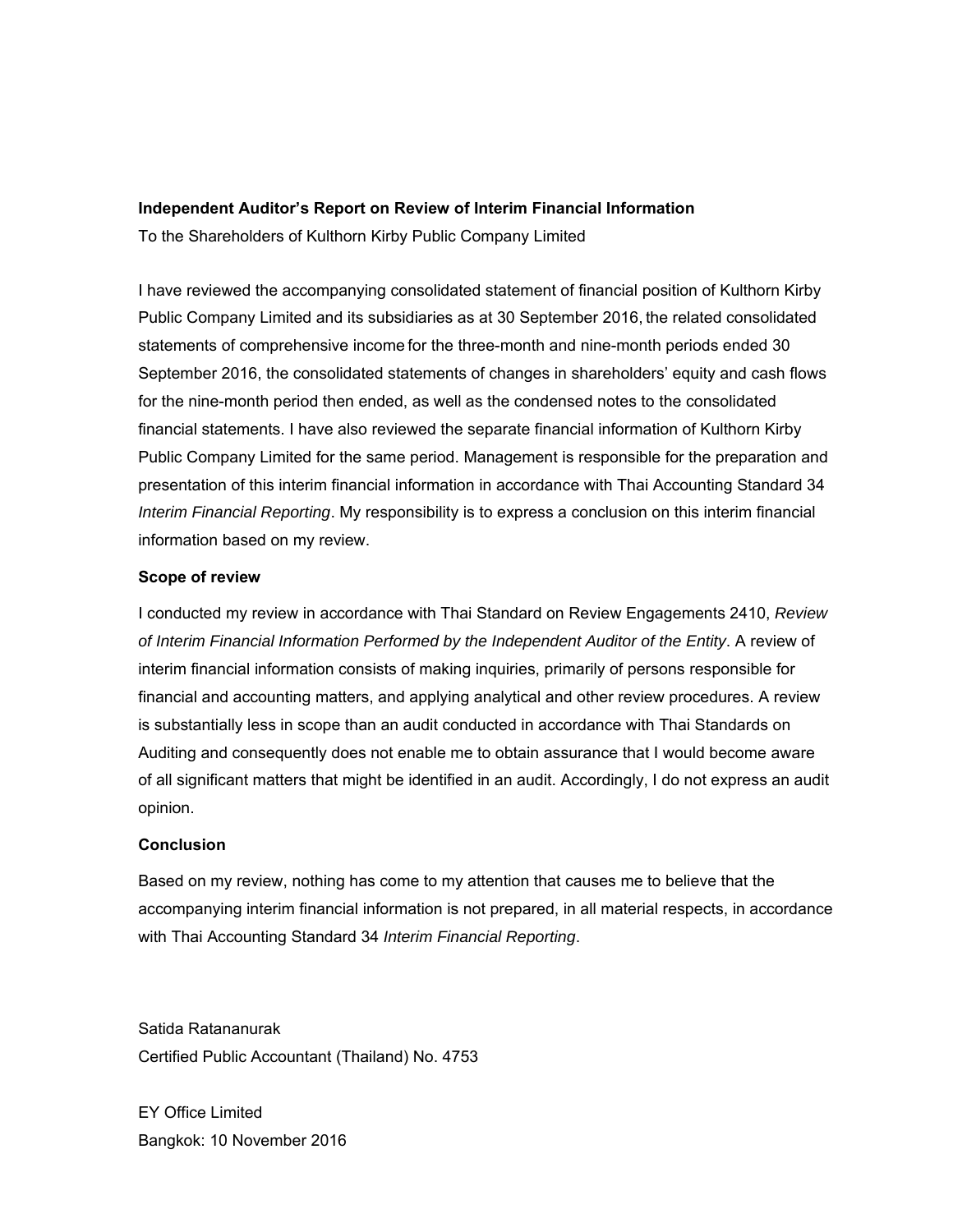**Statements of financial position**

**As at 30 September 2016** 

|                                     |                |               |                                          |                                    | (Unit: Thousand Baht)                |  |  |  |
|-------------------------------------|----------------|---------------|------------------------------------------|------------------------------------|--------------------------------------|--|--|--|
|                                     |                |               | <b>Consolidated financial statements</b> |                                    | <b>Separate financial statements</b> |  |  |  |
|                                     |                | As at         | As at                                    | As at                              | As at                                |  |  |  |
|                                     | Note           |               | 30 September 2016 31 December 2015       | 30 September 2016 31 December 2015 |                                      |  |  |  |
|                                     |                | (Unaudited    | (Audited)                                | (Unaudited                         | (Audited)                            |  |  |  |
|                                     |                | but reviewed) |                                          | but reviewed)                      |                                      |  |  |  |
| <b>Assets</b>                       |                |               |                                          |                                    |                                      |  |  |  |
| <b>Current assets</b>               |                |               |                                          |                                    |                                      |  |  |  |
| Cash and cash equivalents           |                | 190,737       | 173,031                                  | 109,465                            | 112,585                              |  |  |  |
| Trade and other receivables         | 2, 3           | 1,552,680     | 2,083,898                                | 759,078                            | 1,269,126                            |  |  |  |
| Short-term loans to related parties | 2              |               |                                          | 64,226                             | 213,576                              |  |  |  |
| Inventories                         | 4              | 2,391,947     | 2,437,769                                | 1,446,808                          | 1,438,905                            |  |  |  |
| VAT receivable                      |                | 35,108        | 80,147                                   | 23,512                             | 55,938                               |  |  |  |
| Other current assets                |                | 60,544        | 84,199                                   | 20,686                             | 16,048                               |  |  |  |
| <b>Total current assets</b>         |                | 4,231,016     | 4,859,044                                | 2,423,775                          | 3,106,178                            |  |  |  |
| <b>Non-current assets</b>           |                |               |                                          |                                    |                                      |  |  |  |
| Investments in subsidiaries         | 5              |               |                                          | 2,834,372                          | 2,634,372                            |  |  |  |
| Property, plant and equipment       | 6              | 3,083,500     | 3,192,294                                | 1,391,696                          | 1,394,533                            |  |  |  |
| Goodwill on business combination    | $\overline{7}$ |               |                                          |                                    |                                      |  |  |  |
| Other intangible assets             | 8              | 77,067        | 82,187                                   | 27,936                             | 28,653                               |  |  |  |
| Deferred tax assets                 |                | 81,566        | 79,929                                   | 32,499                             | 30,235                               |  |  |  |
| Other non-current assets            |                | 2,070         | 3,343                                    | 1,025                              | 1,548                                |  |  |  |
| <b>Total non-current assets</b>     |                | 3,244,203     | 3,357,753                                | 4,287,528                          | 4,089,341                            |  |  |  |
| <b>Total assets</b>                 |                | 7,475,219     | 8,216,797                                | 6,711,303                          | 7,195,519                            |  |  |  |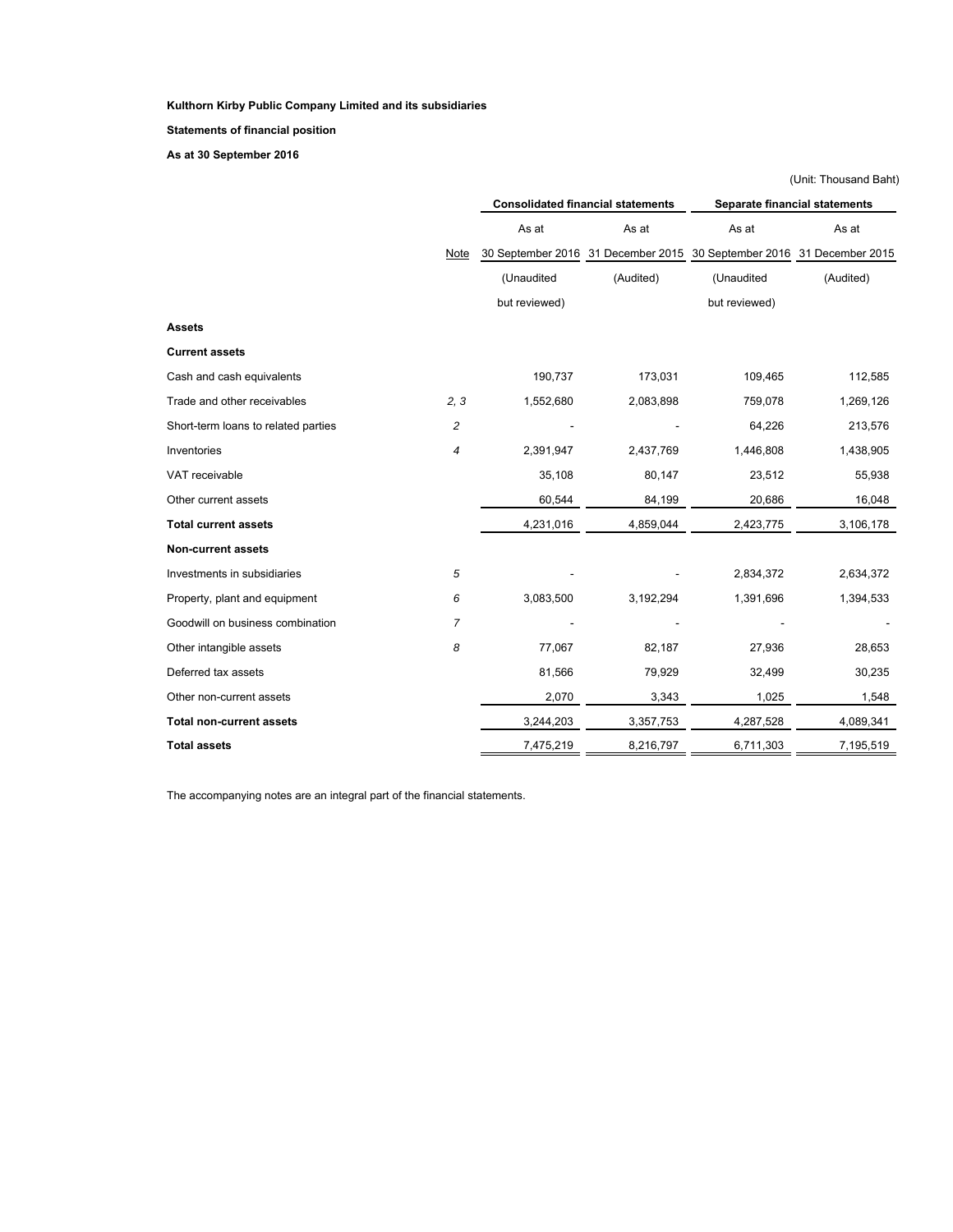**Statements of financial position (continued)**

**As at 30 September 2016** 

|                                                    |             |               |                                          |                                                                       | (Unit: Thousand Baht)         |  |  |
|----------------------------------------------------|-------------|---------------|------------------------------------------|-----------------------------------------------------------------------|-------------------------------|--|--|
|                                                    |             |               | <b>Consolidated financial statements</b> |                                                                       | Separate financial statements |  |  |
|                                                    |             | As at         | As at                                    | As at                                                                 | As at                         |  |  |
|                                                    | <b>Note</b> |               |                                          | 30 September 2016 31 December 2015 30 September 2016 31 December 2015 |                               |  |  |
|                                                    |             | (Unaudited    | (Audited)                                | (Unaudited                                                            | (Audited)                     |  |  |
|                                                    |             | but reviewed) |                                          | but reviewed)                                                         |                               |  |  |
| Liabilities and shareholders' equity               |             |               |                                          |                                                                       |                               |  |  |
| <b>Current liabilities</b>                         |             |               |                                          |                                                                       |                               |  |  |
| Bank overdrafts and short-term loans from          |             |               |                                          |                                                                       |                               |  |  |
| financial institutions                             | 9           | 3,570,437     | 3,660,060                                | 2,021,560                                                             | 2,170,431                     |  |  |
| Trade and other payables                           | 2, 10       | 857,247       | 1,138,199                                | 1,069,218                                                             | 1,158,737                     |  |  |
| Short-term loans from related parties              | 2           |               |                                          | 727,291                                                               | 619,288                       |  |  |
| Current portion of long-term loans                 | 11          |               | 263,200                                  |                                                                       | 263,200                       |  |  |
| Current portion of liabilities under               |             |               |                                          |                                                                       |                               |  |  |
| financial lease agreements                         | 12          | 68,776        | 67,996                                   | 14,241                                                                | 15,406                        |  |  |
| Dividend payable                                   |             | 853           | 806                                      | 849                                                                   | 802                           |  |  |
| Income tax payable                                 |             | 13,577        | 26,396                                   |                                                                       | 23,350                        |  |  |
| Other current liabilities                          |             | 63,250        | 61,665                                   | 38,775                                                                | 41,105                        |  |  |
| <b>Total current liabilities</b>                   |             | 4,574,140     | 5,218,322                                | 3,871,934                                                             | 4,292,319                     |  |  |
| <b>Non-current liabilities</b>                     |             |               |                                          |                                                                       |                               |  |  |
| Liabilities under financial lease agreements - net |             |               |                                          |                                                                       |                               |  |  |
| of current portion                                 | 12          | 141,825       | 186,931                                  | 11,570                                                                | 18,890                        |  |  |
| Provision for long-term employee benefits          |             | 174,691       | 162,018                                  | 83,473                                                                | 77,915                        |  |  |
| <b>Total non-current liabilities</b>               |             | 316,516       | 348,949                                  | 95,043                                                                | 96,805                        |  |  |
| <b>Total liabilities</b>                           |             | 4,890,656     | 5,567,271                                | 3,966,977                                                             | 4,389,124                     |  |  |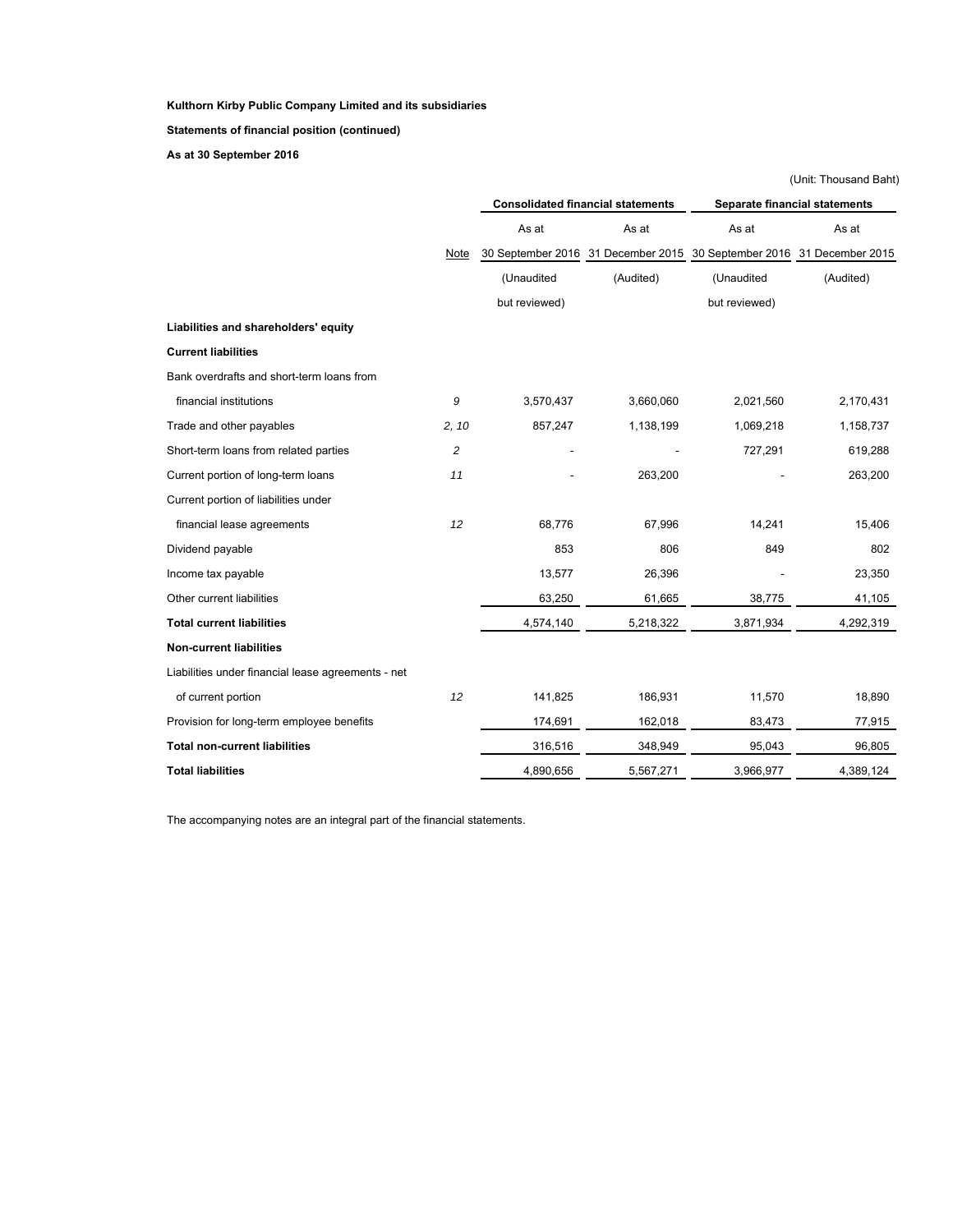**Statements of financial position (continued)**

**As at 30 September 2016** 

|                                              |               |                                          |                                    | (Unit: Thousand Baht) |  |
|----------------------------------------------|---------------|------------------------------------------|------------------------------------|-----------------------|--|
|                                              |               | <b>Consolidated financial statements</b> | Separate financial statements      |                       |  |
|                                              | As at         | As at                                    | As at                              | As at                 |  |
|                                              |               | 30 September 2016 31 December 2015       | 30 September 2016 31 December 2015 |                       |  |
|                                              | (Unaudited    | (Audited)                                | (Unaudited                         | (Audited)             |  |
|                                              | but reviewed) |                                          | but reviewed)                      |                       |  |
| Shareholders' equity                         |               |                                          |                                    |                       |  |
| Share capital                                |               |                                          |                                    |                       |  |
| Registered                                   |               |                                          |                                    |                       |  |
| 1,200,000,000 ordinary shares of Baht 1 each | 1,200,000     | 1,200,000                                | 1,200,000                          | 1,200,000             |  |
| Issued and fully paid up                     |               |                                          |                                    |                       |  |
| 1,200,000,000 ordinary shares of Baht 1 each | 1,200,000     | 1,200,000                                | 1,200,000                          | 1,200,000             |  |
| Share premium                                | 700,000       | 700,000                                  | 700,000                            | 700,000               |  |
| Retained earnings                            |               |                                          |                                    |                       |  |
| Appropriated - statutory reserve             | 120,000       | 120,000                                  | 120,000                            | 120,000               |  |
| Unappropriated                               | 368,316       | 437,835                                  | 724,326                            | 786,395               |  |
| Other components of shareholders' equity     | 196,247       | 191,691                                  |                                    |                       |  |
| Total shareholders' equity                   | 2,584,563     | 2,649,526                                | 2,744,326                          | 2,806,395             |  |
| Total liabilities and shareholders' equity   | 7,475,219     | 8,216,797                                | 6,711,303                          | 7,195,519             |  |

- - - -

The accompanying notes are an integral part of the financial statements.

 $\begin{minipage}{0.5\textwidth} \begin{tabular}{|l|l|l|} \hline \textbf{0.01} & \textbf{0.01} & \textbf{0.01} & \textbf{0.01} & \textbf{0.01} & \textbf{0.01} & \textbf{0.01} & \textbf{0.01} & \textbf{0.01} & \textbf{0.01} & \textbf{0.01} & \textbf{0.01} & \textbf{0.01} & \textbf{0.01} & \textbf{0.01} & \textbf{0.01} & \textbf{0.01} & \textbf{0.01} & \textbf{0.01}$ 

Directors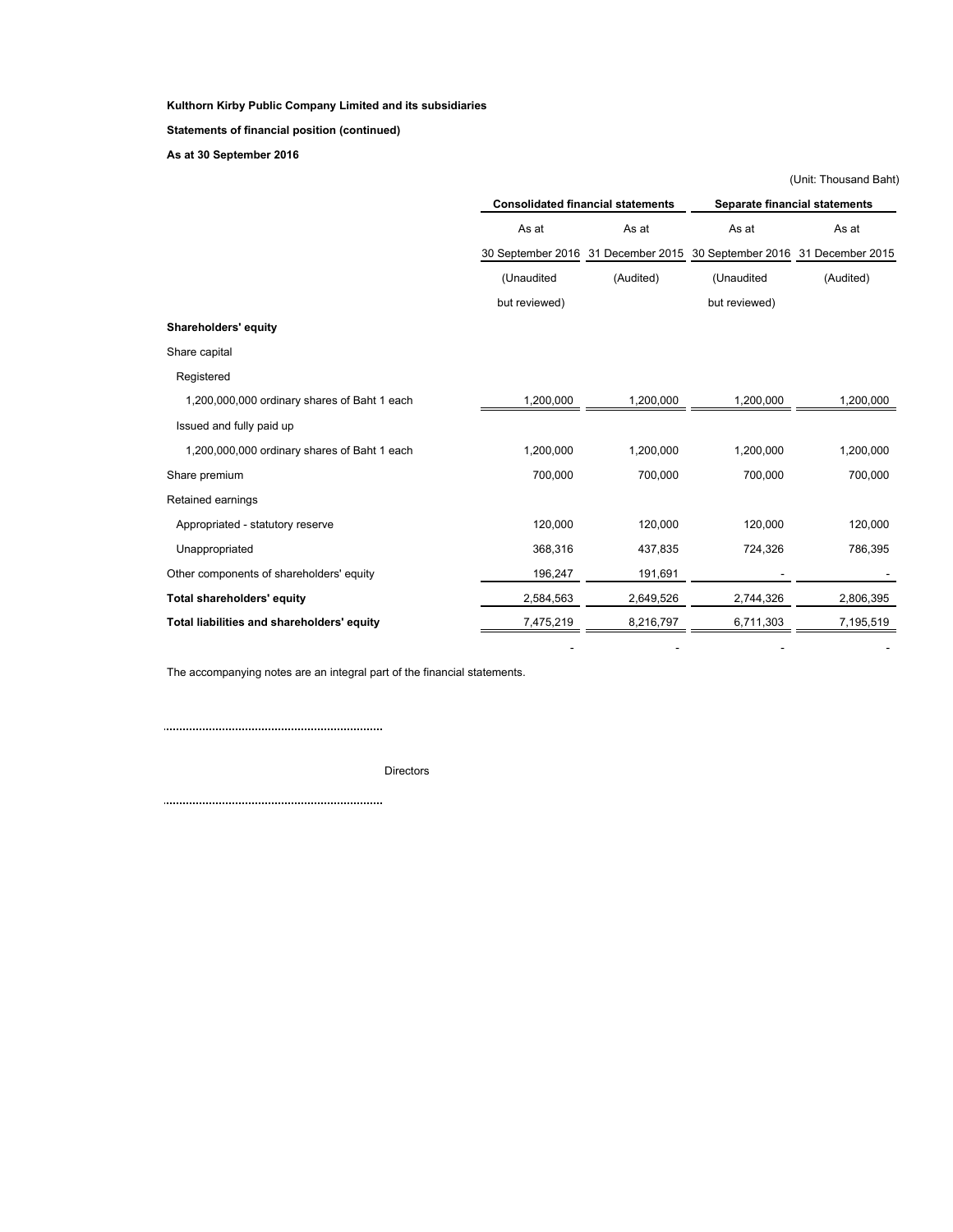#### **Statements of comprehensive income**

**For the three-month period ended 30 September 2016** 

|                                                             |                | (Unit: Thousand Baht except earnings per share expressed in Baht) |               |                               |               |  |  |
|-------------------------------------------------------------|----------------|-------------------------------------------------------------------|---------------|-------------------------------|---------------|--|--|
|                                                             |                | <b>Consolidated financial statements</b>                          |               | Separate financial statements |               |  |  |
|                                                             | <b>Note</b>    | 2016                                                              | 2015          | 2016                          | 2015          |  |  |
| Profit or loss:                                             |                |                                                                   |               |                               |               |  |  |
| Revenues                                                    |                |                                                                   |               |                               |               |  |  |
| Sales and service income                                    | 2, 15          | 1,741,520                                                         | 2,415,051     | 851,524                       | 1,379,758     |  |  |
| Other income                                                |                |                                                                   |               |                               |               |  |  |
| Income from scrap sales                                     | $\overline{c}$ | 43,381                                                            | 67,760        | 25,955                        | 35,808        |  |  |
| Gain on exchange                                            |                |                                                                   | 10,820        |                               | 2,472         |  |  |
| Interest income                                             | $\overline{c}$ | 8                                                                 | 16            | 890                           | 3,713         |  |  |
| Dividend income                                             |                | 3                                                                 | 4             | 3                             | 4             |  |  |
| Others                                                      |                | 6,990                                                             | 45            | 5,066                         | 4,862         |  |  |
| <b>Total revenues</b>                                       |                | 1,791,902                                                         | 2,493,696     | 883,438                       | 1,426,617     |  |  |
| Expenses                                                    |                |                                                                   |               |                               |               |  |  |
| Cost of sales and services                                  | 2              | 1,651,137                                                         | 2,220,361     | 811,084                       | 1,215,806     |  |  |
| Selling expenses                                            |                | 21,938                                                            | 27,394        | 9,847                         | 11,234        |  |  |
| Administrative expenses                                     |                | 99,745                                                            | 83,238        | 55,253                        | 44,465        |  |  |
| Loss on exchange                                            |                | 754                                                               |               | 2,387                         |               |  |  |
| <b>Total expenses</b>                                       |                | 1,773,574                                                         | 2,330,993     | 878,571                       | 1,271,505     |  |  |
| Profit before finance cost and income tax                   |                | 18,328                                                            | 162,703       | 4,867                         | 155,112       |  |  |
| Finance cost                                                |                | (43, 792)                                                         | (52, 555)     | (29, 137)                     | (37, 626)     |  |  |
| Profit (loss) before income tax                             |                | (25, 464)                                                         | 110,148       | (24, 270)                     | 117,486       |  |  |
| Income tax                                                  | 13             | 3,175                                                             | (27, 129)     | 5,782                         | (27, 708)     |  |  |
| Profit (loss) for the period                                |                | (22, 289)                                                         | 83,019        | (18, 488)                     | 89,778        |  |  |
| Other comprehensive income:                                 |                |                                                                   |               |                               |               |  |  |
| Other comprehensive income to be reclassified               |                |                                                                   |               |                               |               |  |  |
| to profit or loss in subsequent periods:                    |                |                                                                   |               |                               |               |  |  |
| Exchange differences on translation of                      |                |                                                                   |               |                               |               |  |  |
| financial statements in foreign currency                    |                | (259)                                                             | 4,866         |                               |               |  |  |
| Other comprehensive income to be reclassified               |                |                                                                   |               |                               |               |  |  |
| to profit or loss in subsequent periods - net of income tax |                | (259)                                                             | 4,866         |                               |               |  |  |
| Other comprehensive income for the period                   |                | (259)                                                             | 4,866         |                               |               |  |  |
| Total comprehensive income for the period                   |                | (22, 548)                                                         | 87,885        | (18, 488)                     | 89,778        |  |  |
| Basic earnings per share (Baht)                             | 14             |                                                                   |               |                               |               |  |  |
| Profit (loss) attributable to equity holders of the Company |                | (0.02)                                                            | 0.07          | (0.02)                        | 0.07          |  |  |
| Weighted average number of ordinary shares (shares)         |                | 1,200 million                                                     | 1,200 million | 1,200 million                 | 1,200 million |  |  |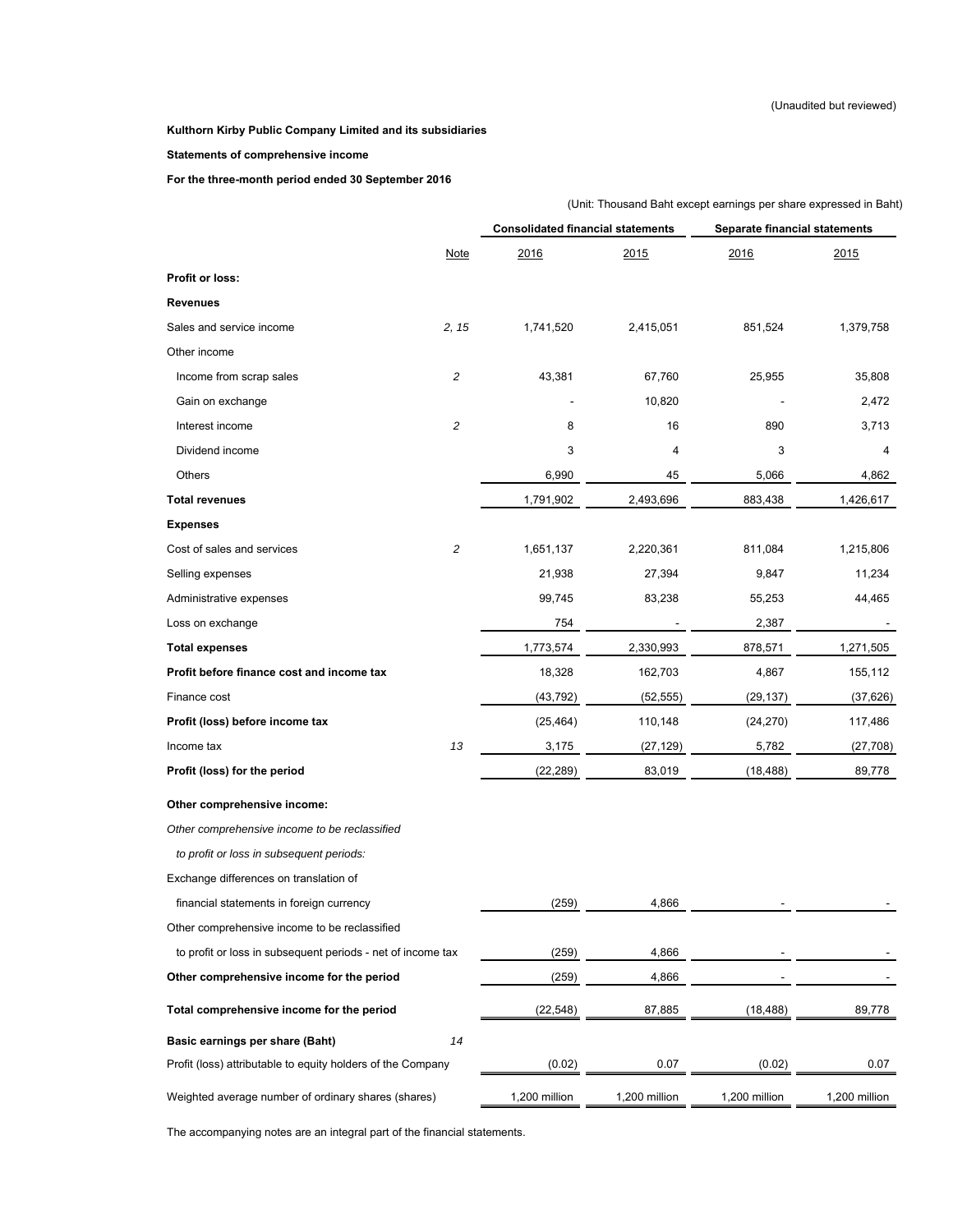### **Statements of comprehensive income**

**For the nine-month period ended 30 September 2016** 

|                                                             | (Unit: Thousand Baht except earnings per share expressed in Baht) |               |                               |               |  |  |
|-------------------------------------------------------------|-------------------------------------------------------------------|---------------|-------------------------------|---------------|--|--|
|                                                             | <b>Consolidated financial statements</b>                          |               | Separate financial statements |               |  |  |
| <b>Note</b>                                                 | 2016                                                              | 2015          | 2016                          | 2015          |  |  |
| Profit or loss:                                             |                                                                   |               |                               |               |  |  |
| <b>Revenues</b>                                             |                                                                   |               |                               |               |  |  |
| 2, 15<br>Sales and service income                           | 6,408,123                                                         | 7,988,707     | 3,581,926                     | 4,746,743     |  |  |
| Other income                                                |                                                                   |               |                               |               |  |  |
| 2<br>Income from scrap sales                                | 114,902                                                           | 150,412       | 88,945                        | 130,023       |  |  |
| Gain on exchange                                            |                                                                   | 79            |                               |               |  |  |
| $\overline{c}$<br>Interest income                           | 378                                                               | 507           | 6,242                         | 11,980        |  |  |
| Dividend income                                             | 4                                                                 | 6             | 4                             | 135,056       |  |  |
| Others                                                      | 13,015                                                            | 5,282         | 17,426                        | 12,986        |  |  |
| <b>Total revenues</b>                                       | 6,536,422                                                         | 8,144,993     | 3,694,543                     | 5,036,788     |  |  |
| <b>Expenses</b>                                             |                                                                   |               |                               |               |  |  |
| 2<br>Cost of sales and services                             | 5,840,406                                                         | 7,348,751     | 3,249,976                     | 4,206,297     |  |  |
| Selling expenses                                            | 77,930                                                            | 99,285        | 41,656                        | 53,431        |  |  |
| Administrative expenses                                     | 306,532                                                           | 282,569       | 159,068                       | 139,396       |  |  |
| Loss on exchange                                            | 11,189                                                            |               | 7,925                         | 5,089         |  |  |
| <b>Total expenses</b>                                       | 6,236,057                                                         | 7,730,605     | 3,458,625                     | 4,404,213     |  |  |
| Profit before finance cost and income tax                   | 300,365                                                           | 414,388       | 235,918                       | 632,575       |  |  |
| Finance cost                                                | (139, 332)                                                        | (159, 106)    | (91, 990)                     | (109, 417)    |  |  |
| Profit before income tax                                    | 161,033                                                           | 255,282       | 143,928                       | 523,158       |  |  |
| 13<br>Income tax                                            | (50, 552)                                                         | (23,098)      | (25, 997)                     | (18, 219)     |  |  |
| Profit for the period                                       | 110,481                                                           | 232,184       | 117,931                       | 504,939       |  |  |
| Other comprehensive income:                                 |                                                                   |               |                               |               |  |  |
| Other comprehensive income to be reclassified               |                                                                   |               |                               |               |  |  |
| to profit or loss in subsequent periods:                    |                                                                   |               |                               |               |  |  |
| Exchange differences on translation of                      |                                                                   |               |                               |               |  |  |
| financial statements in foreign currency                    | 4,556                                                             | 17,069        |                               |               |  |  |
| Other comprehensive income to be reclassified               |                                                                   |               |                               |               |  |  |
| to profit or loss in subsequent periods - net of income tax | 4,556                                                             | 17,069        |                               |               |  |  |
| Other comprehensive income for the period                   | 4,556                                                             | 17,069        |                               |               |  |  |
| Total comprehensive income for the period                   | 115,037                                                           | 249,253       | 117,931                       | 504,939       |  |  |
| 14<br>Basic earnings per share (Baht)                       |                                                                   |               |                               |               |  |  |
| Profit attributable to equity holders of the Company        | 0.09                                                              | 0.21          | 0.10                          | 0.47          |  |  |
| Weighted average number of ordinary shares (shares)         | 1,200 million                                                     | 1,083 million | 1,200 million                 | 1,083 million |  |  |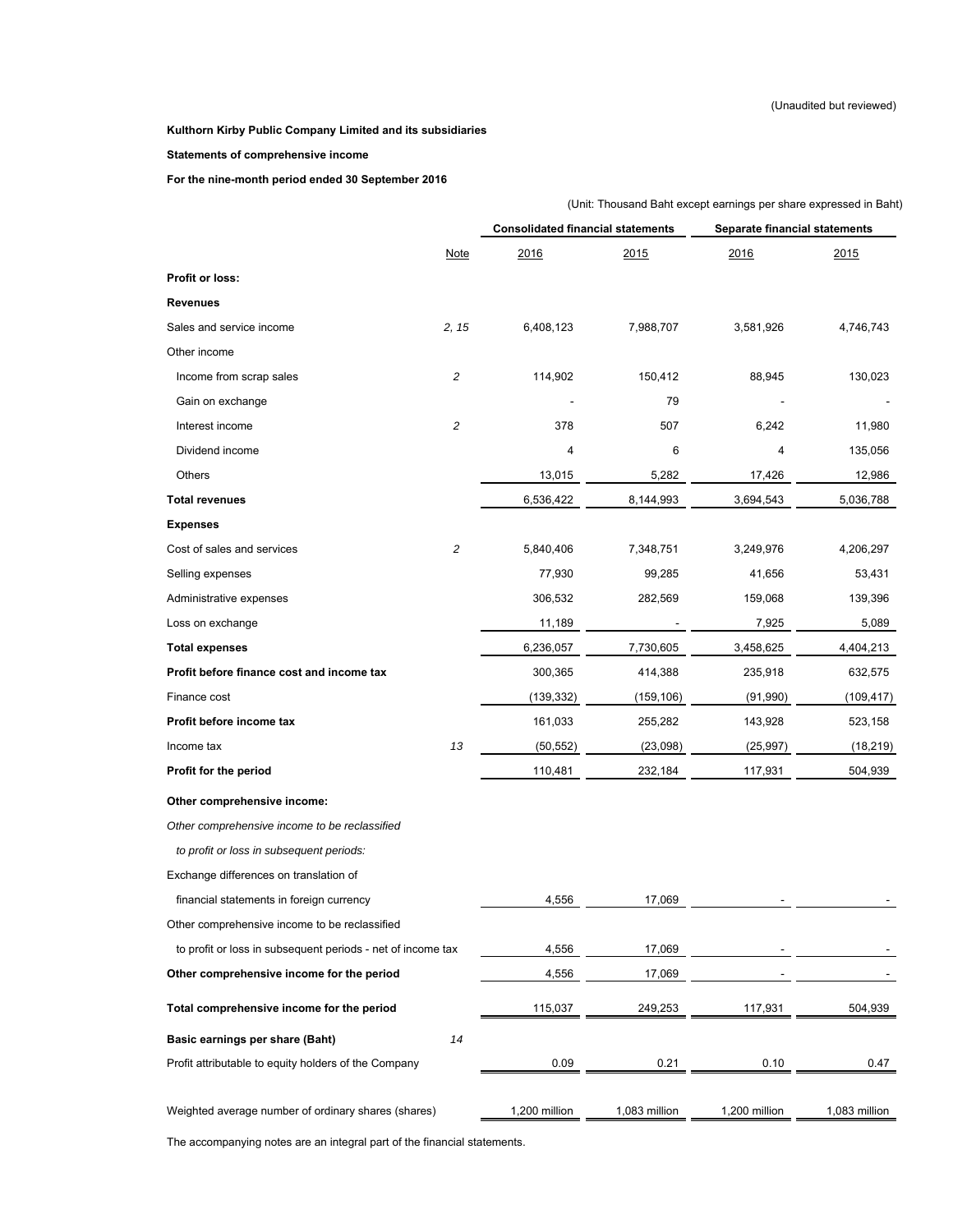### **Cash flow statements**

**For the nine-month period ended 30 September 2016** 

|                                                           |                                          |              |                               | (Unit: Thousand Baht) |  |
|-----------------------------------------------------------|------------------------------------------|--------------|-------------------------------|-----------------------|--|
|                                                           | <b>Consolidated financial statements</b> |              | Separate financial statements |                       |  |
|                                                           | 2016                                     | <u> 2015</u> | 2016                          | 2015                  |  |
| Cash flows from operating activities                      |                                          |              |                               |                       |  |
| Profit before tax                                         | 161,033                                  | 255,282      | 143,928                       | 523,158               |  |
| Adjustments to reconcile profit before tax to             |                                          |              |                               |                       |  |
| net cash provided by (paid from) operating activities:    |                                          |              |                               |                       |  |
| Unrealised (gain) loss on exchange                        | 16,871                                   | (47, 803)    | 9,601                         | (16,661)              |  |
| Reduction of inventory to net realisable value (reversal) | (5,776)                                  | 8,383        | 9,528                         | 4,914                 |  |
| Allowance for doubtful accounts (reversal)                | 6,059                                    | (3, 449)     | 7,822                         |                       |  |
| Depreciation and amortisation                             | 373,229                                  | 436,169      | 166,204                       | 208,585               |  |
| Loss (gain) on sales/write-off of property,               |                                          |              |                               |                       |  |
| plant and equipment                                       | 801                                      | (593)        | (408)                         | (820)                 |  |
| Write-off withholding tax deducted at source              | 225                                      | 1,240        | 225                           |                       |  |
| Provision for long-term employee benefits                 | 13,340                                   | 11,318       | 6,225                         | 5,540                 |  |
| Dividend income                                           | (4)                                      | (6)          | (4)                           | (135,056)             |  |
| Deferred interest                                         | 11,116                                   | 2,967        | 1,550                         | 2,365                 |  |
| Interest expenses                                         | 118,480                                  | 143,900      | 86,123                        | 100,726               |  |
| Profit from operating activities before                   |                                          |              |                               |                       |  |
| changes in operating assets and liabilities               | 695,374                                  | 807,408      | 430,794                       | 692,751               |  |
| Operating assets (increase) decrease                      |                                          |              |                               |                       |  |
| Trade and other receivables                               | 516,658                                  | 265,956      | 496,498                       | (37, 121)             |  |
| Inventories                                               | 51,598                                   | (148, 271)   | (17, 431)                     | (486, 655)            |  |
| Other current assets                                      | 74,802                                   | 30,896       | 29,856                        | 15,593                |  |
| Other non-current assets                                  | 1,273                                    | 712          | 523                           | (80)                  |  |
| Operating liabilities increase (decrease)                 |                                          |              |                               |                       |  |
| Trade and other payables                                  | (274, 525)                               | (266, 121)   | (88, 670)                     | (113,965)             |  |
| Other current liabilities                                 | (6, 126)                                 | (22, 103)    | (4, 127)                      | (106)                 |  |
| Cash flows from operating activities                      | 1,059,054                                | 668,477      | 847,443                       | 70,417                |  |
| Cash paid for long-term employee benefits                 | (667)                                    |              | (667)                         |                       |  |
| Cash paid for interest expenses                           | (118, 943)                               | (144, 561)   | (88, 215)                     | (99, 460)             |  |
| Cash paid for income tax                                  | (71, 587)                                | (23, 992)    | (53,903)                      | (10,067)              |  |
| Net cash flows from (used in) operating activities        | 867,857                                  | 499,924      | 704,658                       | (39, 110)             |  |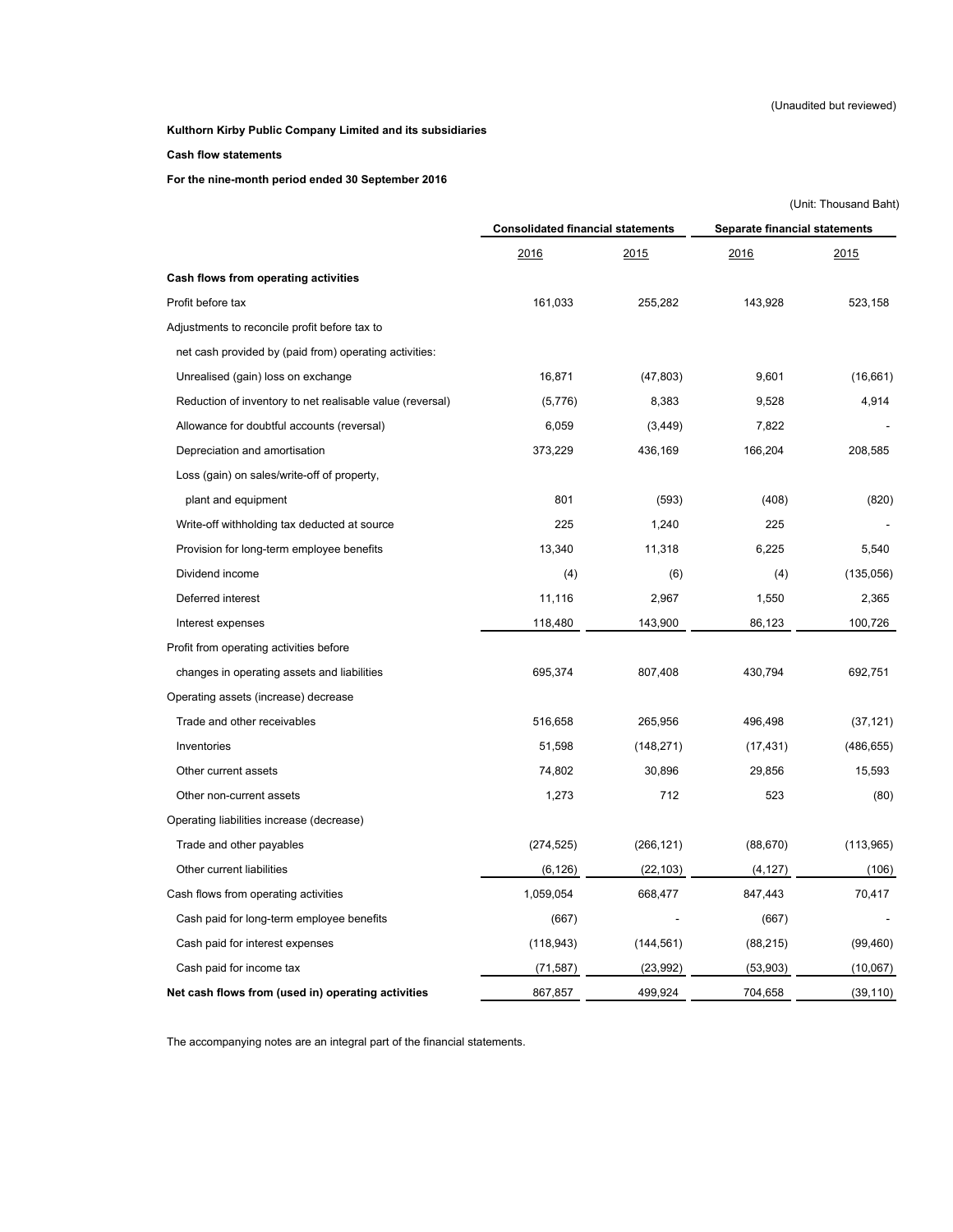**Cash flow statements (continued)**

**For the nine-month period ended 30 September 2016** 

|                                                             |                                          |            |                                      | (Unit: Thousand Baht) |
|-------------------------------------------------------------|------------------------------------------|------------|--------------------------------------|-----------------------|
|                                                             | <b>Consolidated financial statements</b> |            | <b>Separate financial statements</b> |                       |
|                                                             | 2016                                     | 2015       | 2016                                 | 2015                  |
| Cash flows from investing activities                        |                                          |            |                                      |                       |
| Proceeds from sales of property, plant and equipment        | 5,118                                    | 935        | 5,376                                | 999                   |
| Acquisition of property, plant and equipment and            |                                          |            |                                      |                       |
| intangible assets                                           | (239, 670)                               | (112, 717) | (125, 745)                           | (55,981)              |
| Decrease in short-term loans to related parties             |                                          |            | 149,350                              | 28,257                |
| Dividend income                                             | 4                                        | 6          | 4                                    | 135,056               |
| Cash paid for additional investment in subsidiaries         |                                          |            | (200,000)                            | (200,000)             |
| Net cash flows used in investing activities                 | (234, 548)                               | (111, 776) | (171, 015)                           | (91, 669)             |
| Cash flows from financing activities                        |                                          |            |                                      |                       |
| Increase (decrease) in bank overdrafts and short-term loans |                                          |            |                                      |                       |
| from financial institutions                                 | (128, 129)                               | (27, 373)  | (188,002)                            | 366,802               |
| Increase in short-term loans from related parties           |                                          |            | 108,003                              | 111,249               |
| Repayment of long-term loans                                | (263, 200)                               | (327, 368) | (263, 200)                           | (297, 200)            |
| Cash paid for liabilities under financial lease agreements  | (62, 739)                                | (18, 974)  | (13, 611)                            | (14,069)              |
| Cash received from increase share capital                   |                                          | 400,000    |                                      | 400,000               |
| Dividend paid                                               | (179, 953)                               | (498, 237) | (179, 953)                           | (498,239)             |
| Net cash flows from (used in) financing activities          | (634, 021)                               | (471, 952) | (536, 763)                           | 68,543                |
| Increase (decrease) in translation adjustments              | 18,418                                   | (2, 411)   |                                      |                       |
| Net increase (decrease) in cash and cash equivalents        | 17,706                                   | (86, 215)  | (3, 121)                             | (62, 236)             |
| Cash and cash equivalents at beginning of period            | 173,031                                  | 249,262    | 112,585                              | 182,546               |
| Cash and cash equivalents at end of period                  | 190,737                                  | 163,047    | 109,464                              | 120,310               |
| Supplement cash flows information                           |                                          |            |                                      |                       |
| 1) Non-cash related transaction for investing activities    |                                          |            |                                      |                       |
| Net increase in trust receipts and other accounts           |                                          |            |                                      |                       |
| payable for purchases of fixed assets                       | 31,934                                   | 12,462     | 38,297                               | 14,964                |
| 2) Non-cash related transaction for financing activities    |                                          |            |                                      |                       |
| Dividend payable                                            | 853                                      | 2.438      | 849                                  | 2.434                 |

Assets acquired under financial lease agreements **7,298** 2,862 3,576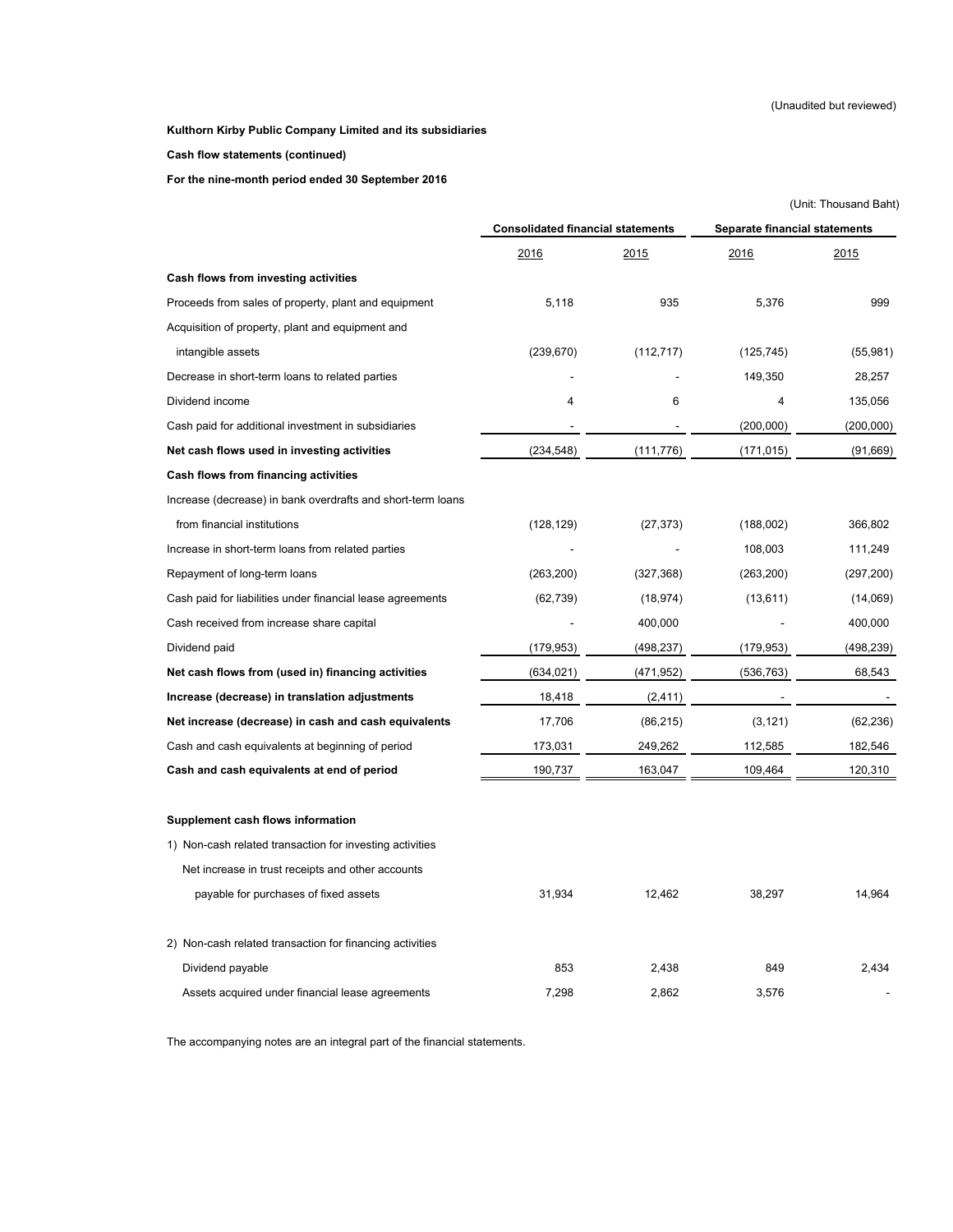#### **Kulthorn Kirby Public Company Limited and its subsidiaries**

#### **Statements of changes in shareholders' equity**

**For the nine-month period ended 30 September 2016** 

(Unit: Thousand Baht)

|                                           | <b>Consolidated financial statements</b> |               |                          |                   |                     |                                          |               |               |  |
|-------------------------------------------|------------------------------------------|---------------|--------------------------|-------------------|---------------------|------------------------------------------|---------------|---------------|--|
|                                           |                                          |               |                          |                   |                     | Other components of shareholders' equity |               |               |  |
|                                           |                                          |               |                          |                   | Other comprehensive |                                          |               |               |  |
|                                           |                                          |               |                          |                   | income              |                                          |               |               |  |
|                                           |                                          |               |                          |                   | Exchange            |                                          |               |               |  |
|                                           |                                          |               |                          |                   | differences on      | Surplus                                  |               |               |  |
|                                           |                                          |               |                          |                   | translation of      | from business                            | Total other   |               |  |
|                                           | Issued and                               |               |                          |                   | financial           | combination                              | components of | Total         |  |
|                                           | fully paid-up                            |               |                          | Retained earnings | statements in       | under common                             | shareholders' | shareholders' |  |
|                                           | share capital                            | Share premium | Appropriated             | Unappropriated    | foreign currency    | control                                  | equity        | equity        |  |
| Balance as at 1 January 2015              | 1,000,000                                | 500,000       | 100,000                  | 271,386           | (19, 803)           | 207,898                                  | 188,095       | 2,059,481     |  |
| Increase share capital                    | 200,000                                  | 200,000       |                          |                   |                     |                                          |               | 400,000       |  |
| Profit for the period                     |                                          |               |                          | 232,184           |                     |                                          |               | 232,184       |  |
| Other comprehensive income for the period |                                          |               |                          |                   | 17,069              |                                          | 17,069        | 17,069        |  |
| Total comprehensive income for the period |                                          |               |                          | 232,184           | 17,069              |                                          | 17,069        | 249,253       |  |
| Balance as at 30 September 2015           | 1,200,000                                | 700,000       | 100,000                  | 503,570           | (2,734)             | 207,898                                  | 205,164       | 2,708,734     |  |
| Balance as at 1 January 2016              | 1,200,000                                | 700,000       | 120,000                  | 437,835           | (16, 207)           | 207,898                                  | 191,691       | 2,649,526     |  |
| Profit for the period                     |                                          |               |                          | 110,481           |                     |                                          |               | 110,481       |  |
| Other comprehensive income for the period |                                          |               |                          |                   | 4,556               |                                          | 4,556         | 4,556         |  |
| Total comprehensive income for the period |                                          |               | $\overline{\phantom{a}}$ | 110,481           | 4,556               |                                          | 4,556         | 115,037       |  |
| Dividend paid (Note 16)                   |                                          |               |                          | (180,000)         |                     |                                          |               | (180,000)     |  |
| Balance as at 30 September 2016           | 1,200,000                                | 700,000       | 120,000                  | 368,316           | (11, 651)           | 207,898                                  | 196,247       | 2,584,563     |  |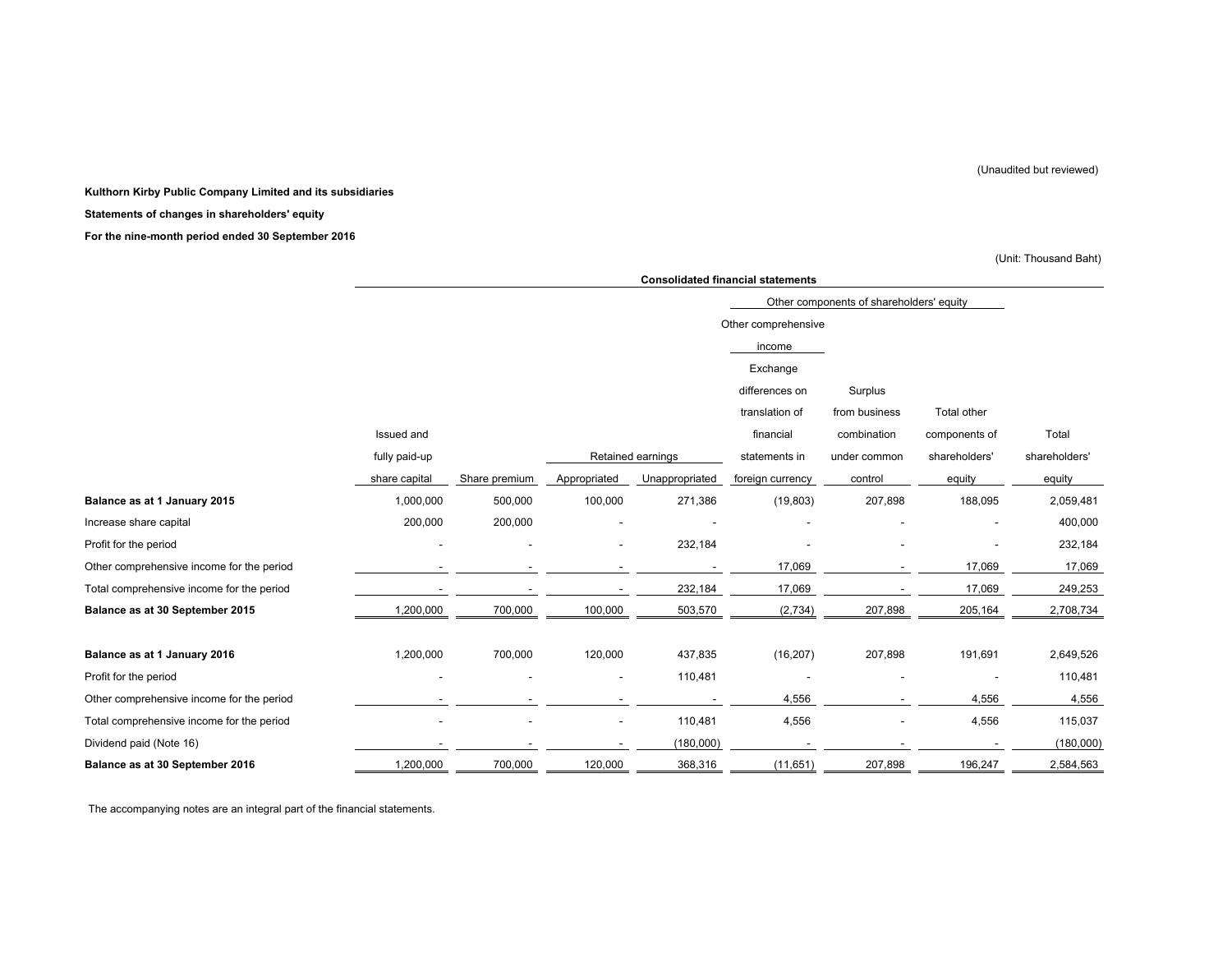#### **Kulthorn Kirby Public Company Limited and its subsidiaries**

**Statements of changes in shareholders' equity (continued)**

#### **For the nine-month period ended 30 September 2016**

(Unit: Thousand Baht)

|                                           | Separate financial statements |                          |                   |                |               |  |  |
|-------------------------------------------|-------------------------------|--------------------------|-------------------|----------------|---------------|--|--|
|                                           | Issued and                    |                          |                   |                | Total         |  |  |
|                                           | fully paid-up                 |                          | Retained earnings |                | shareholders' |  |  |
|                                           | share capital                 | Share premium            | Appropriated      | Unappropriated | equity        |  |  |
| Balance as at 1 January 2015              | 1,000,000                     | 500,000                  | 100,000           | 315,711        | 1,915,711     |  |  |
| Increase share capital                    | 200,000                       | 200,000                  |                   |                | 400,000       |  |  |
| Profit for the period                     |                               | $\overline{\phantom{a}}$ |                   | 504,939        | 504,939       |  |  |
| Other comprehensive income for the period |                               |                          |                   |                |               |  |  |
| Total comprehensive income for the period |                               |                          |                   | 504,939        | 504,939       |  |  |
| Balance as at 30 September 2015           | 1,200,000                     | 700,000                  | 100,000           | 820,650        | 2,820,650     |  |  |
|                                           |                               |                          |                   |                |               |  |  |
| Balance as at 1 January 2016              | 1,200,000                     | 700,000                  | 120,000           | 786,395        | 2,806,395     |  |  |
| Profit for the period                     |                               |                          |                   | 117,931        | 117,931       |  |  |
| Other comprehensive income for the period |                               |                          | ۰                 |                |               |  |  |
| Total comprehensive income for the period |                               | ۰                        | ۰                 | 117,931        | 117,931       |  |  |
| Dividend paid (Note 16)                   |                               |                          |                   | (180,000)      | (180,000)     |  |  |
| Balance as at 30 September 2016           | 1,200,000                     | 700,000                  | 120,000           | 724,326        | 2,744,326     |  |  |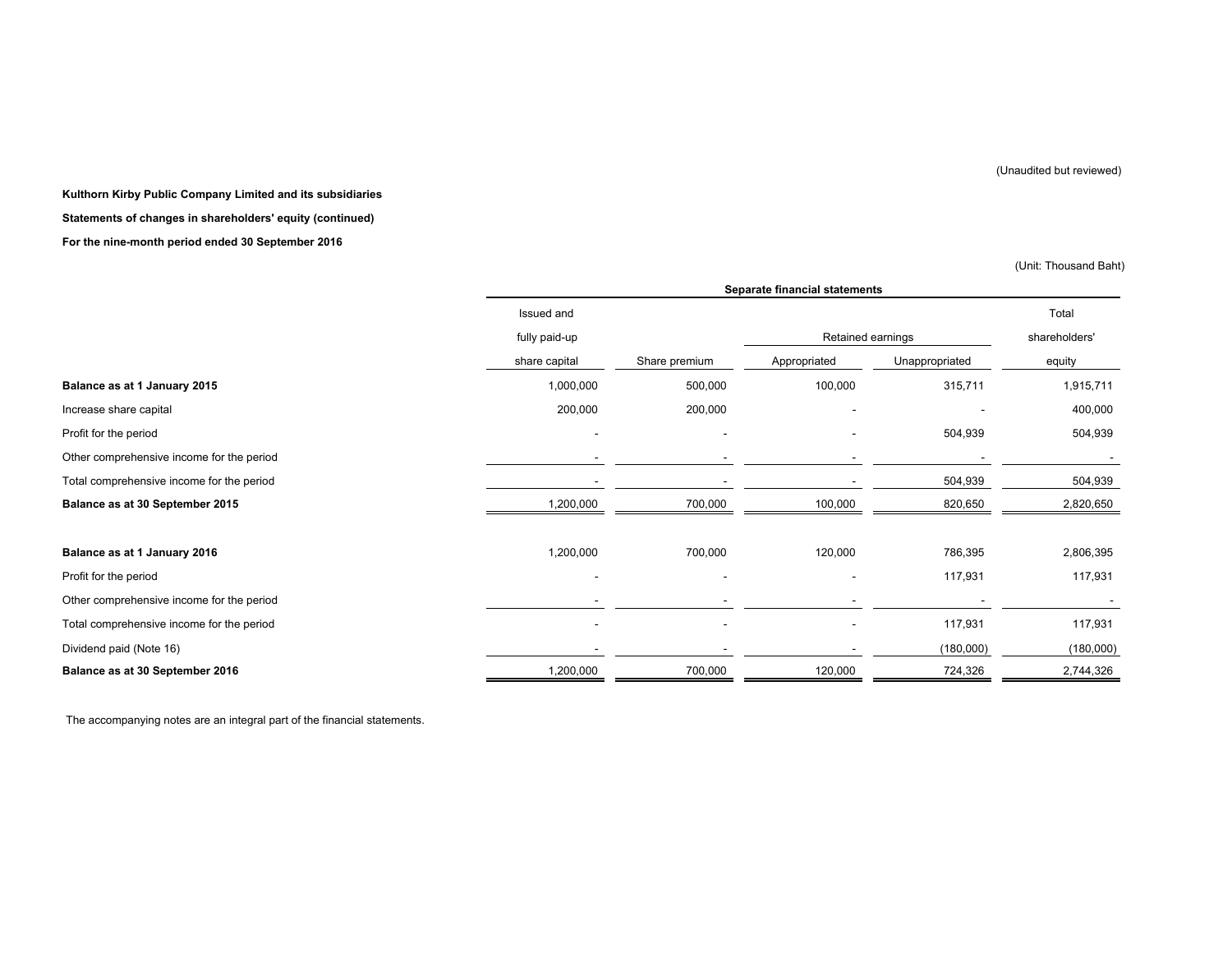# **Kulthorn Kirby Public Company Limited and its subsidiaries Notes to interim financial statements For the three-month and nine-month periods ended 30 September 2016**

### **1. General information**

### **1.1 Corporate information**

Kulthorn Kirby Public Company Limited ("the Company") is a public company incorporated and domiciled in Thailand. The Company is principally engaged in the manufacture and distribution of hermetic compressors. The registered address of the Company is 126 Soi Chalongkrung 31, Chalongkrung Road, Khwaeng Lamplatew, Khet Latkrabang, Bangkok.

### **1.2 Basis for the preparation of interim financial statements**

 These interim financial statements are prepared in accordance with Thai Accounting Standard No. 34 (revised 2015) "Interim Financial Reporting", with the Company choosing to present condensed interim financial statements. However, the Company has presented the statements of financial position, comprehensive income, changes in shareholders' equity, and cash flows in the same format as that used for the annual financial statements.

The interim financial statements are intended to provide information additional to that included in the latest annual financial statements. Accordingly, they focus on new activities, events, and circumstances so as not to duplicate information previously reported. These interim financial statements should therefore be read in conjunction with the latest annual financial statements.

The interim financial statements in Thai language are the official statutory financial statements of the Company. The interim financial statements in English language have been translated from the Thai language interim financial statements.

### **1.3 Basis of consolidation**

 The interim consolidated financial statements included the financials statements of Kulthorn Kirby Public Company Limited and its subsidiaries ("the Group") and have been prepared on the same basis as that applied for the consolidated financial statements for the year ended 31 December 2015. There have been no changes in the composition of its subsidiaries during the period.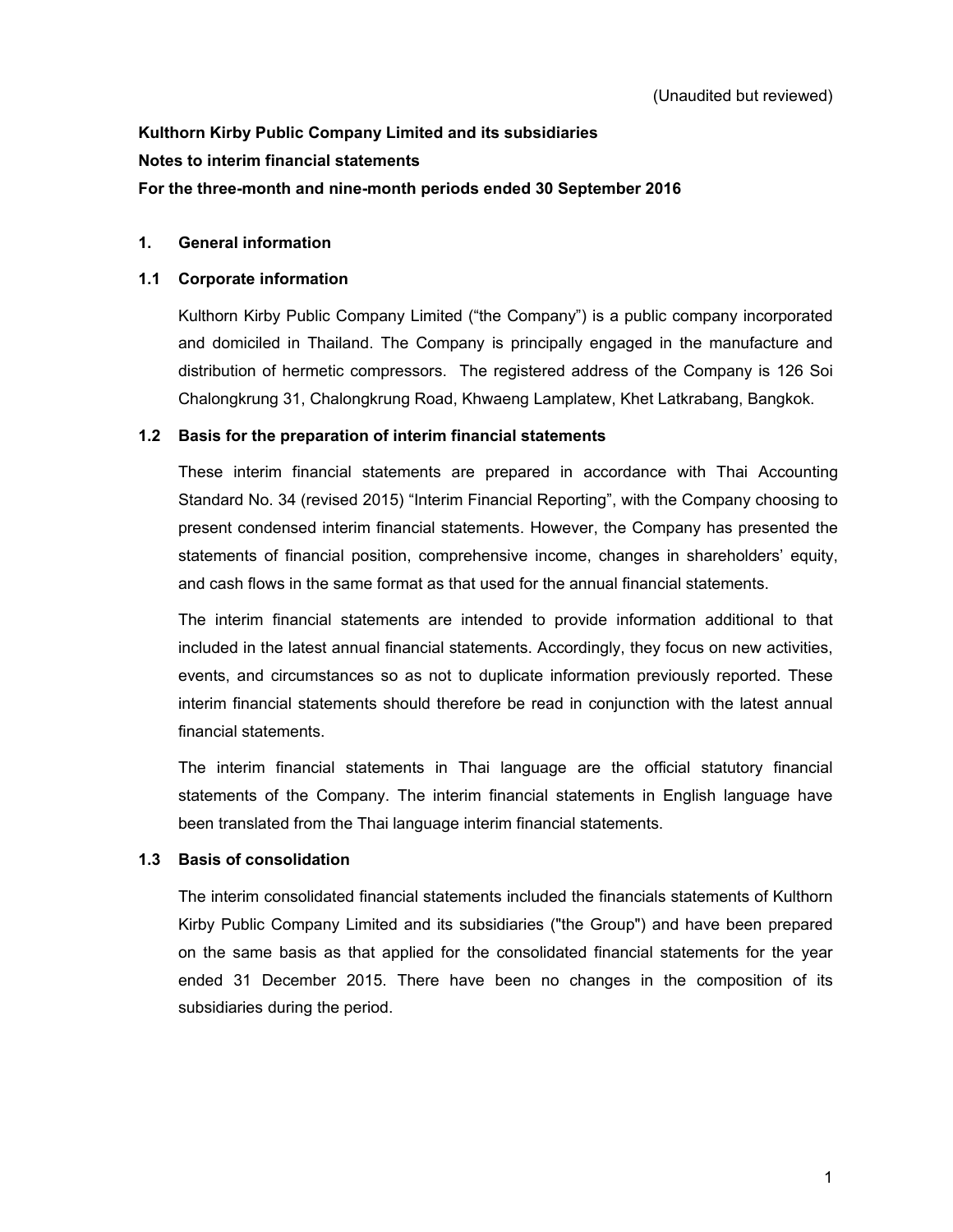### **1.4 New financial reporting standards**

 During the period, the Company has adopted the revised and new financial reporting standards and accounting treatment guidance issued by the Federation of Accounting Professions which become effective for fiscal years beginning on or after 1 January 2016. These financial reporting standards were aimed at alignment with the corresponding International Financial Reporting Standards, with most of the changes directed towards revision of wording and terminology, and provision of interpretations and accounting guidance to users of standards. The adoption of these financial reporting standards does not have any significant impact on the Company's financial statements.

### **1.5 Significant accounting policies**

 The interim financial statements are prepared using the same accounting policies and methods of computation as were used for the financial statements for the year ended 31 December 2015.

### **2. Related party transactions**

 During the periods, the Company and its subsidiaries had significant business transactions with related parties mainly in respect of sales and purchases of goods. Such transactions, which have been concluded on commercial terms and bases agreed upon in the ordinary course of businesses between the Company and those related parties, are summarised below.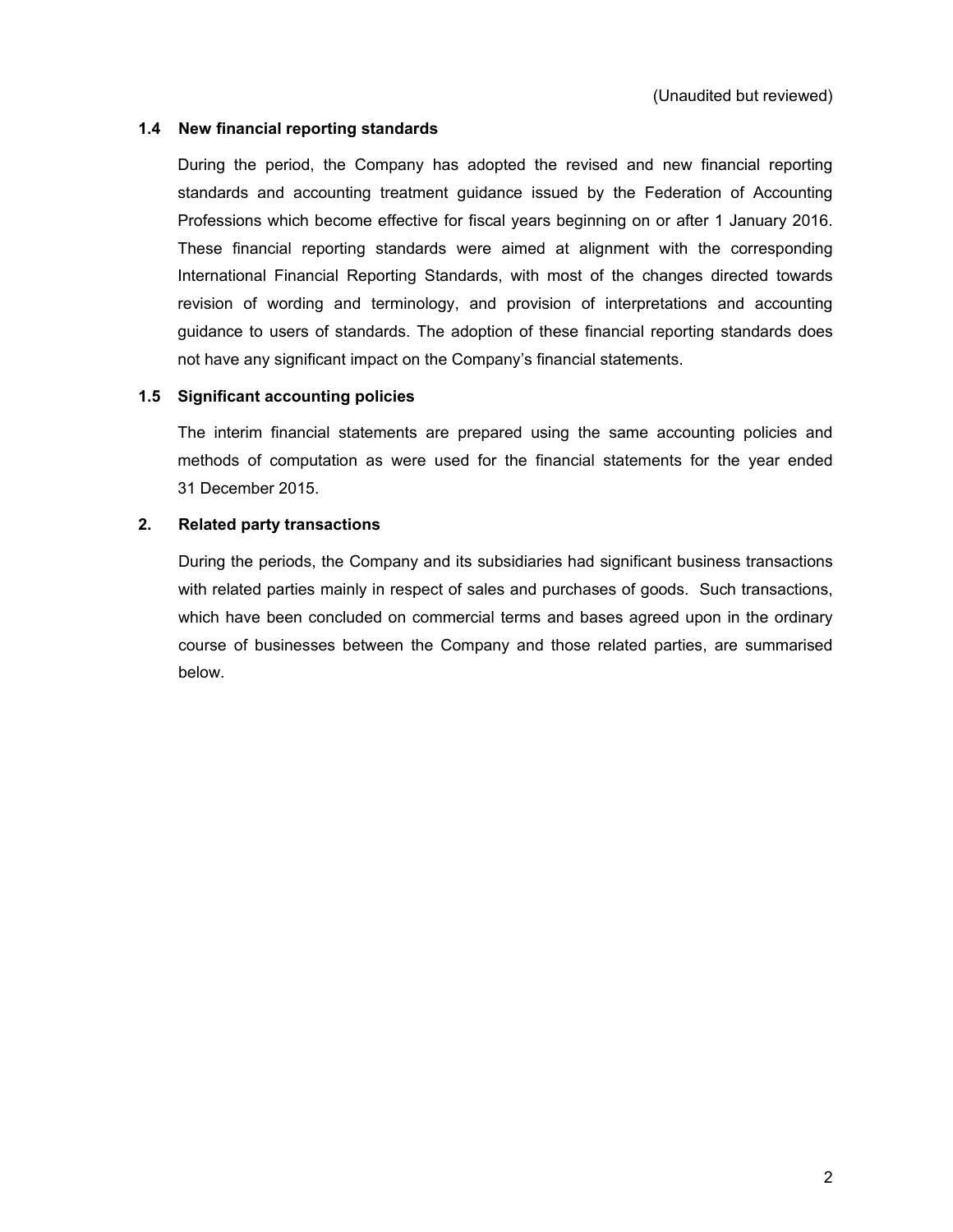### (Unit: Thousand Baht)

|                                   |         | Consolidated         | Separate<br>financial statements |         | Pricing policy               |  |
|-----------------------------------|---------|----------------------|----------------------------------|---------|------------------------------|--|
|                                   |         | financial statements |                                  |         |                              |  |
|                                   | 2016    | 2015                 | 2016                             | 2015    |                              |  |
| Transactions with subsidiaries    |         |                      |                                  |         |                              |  |
| (eliminated from the consolidated |         |                      |                                  |         |                              |  |
| financial statements)             |         |                      |                                  |         |                              |  |
| Purchases of goods                |         |                      | 256,658                          | 421,074 | Market price                 |  |
| Sales and service income and      |         |                      | 45,978                           | 74,483  | Approximate market price     |  |
| scrap sales                       |         |                      |                                  |         |                              |  |
| Interest expenses                 |         |                      | 6,864                            | 7,490   | Interest rate at 0.25 - 5.80 |  |
|                                   |         |                      |                                  |         | percent per annum (2015:     |  |
|                                   |         |                      |                                  |         | 0.25 - 4.10 percent per      |  |
|                                   |         |                      |                                  |         | annum)                       |  |
| Other income                      |         |                      | 2,765                            | 3,650   | Mutually agreed price as     |  |
|                                   |         |                      |                                  |         | stipulated in the contract   |  |
| Interest income                   |         |                      | 891                              | 3,712   | Interest rate at 3.25 - 5.80 |  |
|                                   |         |                      |                                  |         | percent per annum (2015:     |  |
|                                   |         |                      |                                  |         | 3.25 - 4.10 percent per      |  |
|                                   |         |                      |                                  |         | annum)                       |  |
| Rental income                     |         |                      | 633                              | 633     | Mutually agreed price as     |  |
|                                   |         |                      |                                  |         | stipulated in the contract   |  |
| Other expenses                    |         |                      | 232                              |         | Mutually agreed price as     |  |
|                                   |         |                      |                                  |         | stipulated in the contract   |  |
| Transactions with related parties |         |                      |                                  |         |                              |  |
| Sales and service income and      | 167,181 | 148,771              | 96,493                           | 95,976  | Approximate market price     |  |
| scrap sales                       |         |                      |                                  |         |                              |  |
| Purchases of goods                | 16,651  | 18,864               | 16,613                           | 16,915  | Market price                 |  |
| Rental expense                    | 4,677   | 3,337                | 1,264                            |         | Mutually agreed price as     |  |
|                                   |         |                      |                                  |         | stipulated in the contract   |  |
| Other expenses                    | 5,257   | 611                  | 3,088                            |         | Mutually agreed price as     |  |
|                                   |         |                      |                                  |         | stipulated in the contract   |  |
| Other income                      | 115     | 324                  | 34                               | 246     | Mutually agreed price as     |  |
|                                   |         |                      |                                  |         | stipulated in the contract   |  |

For the three-month periods ended 30 September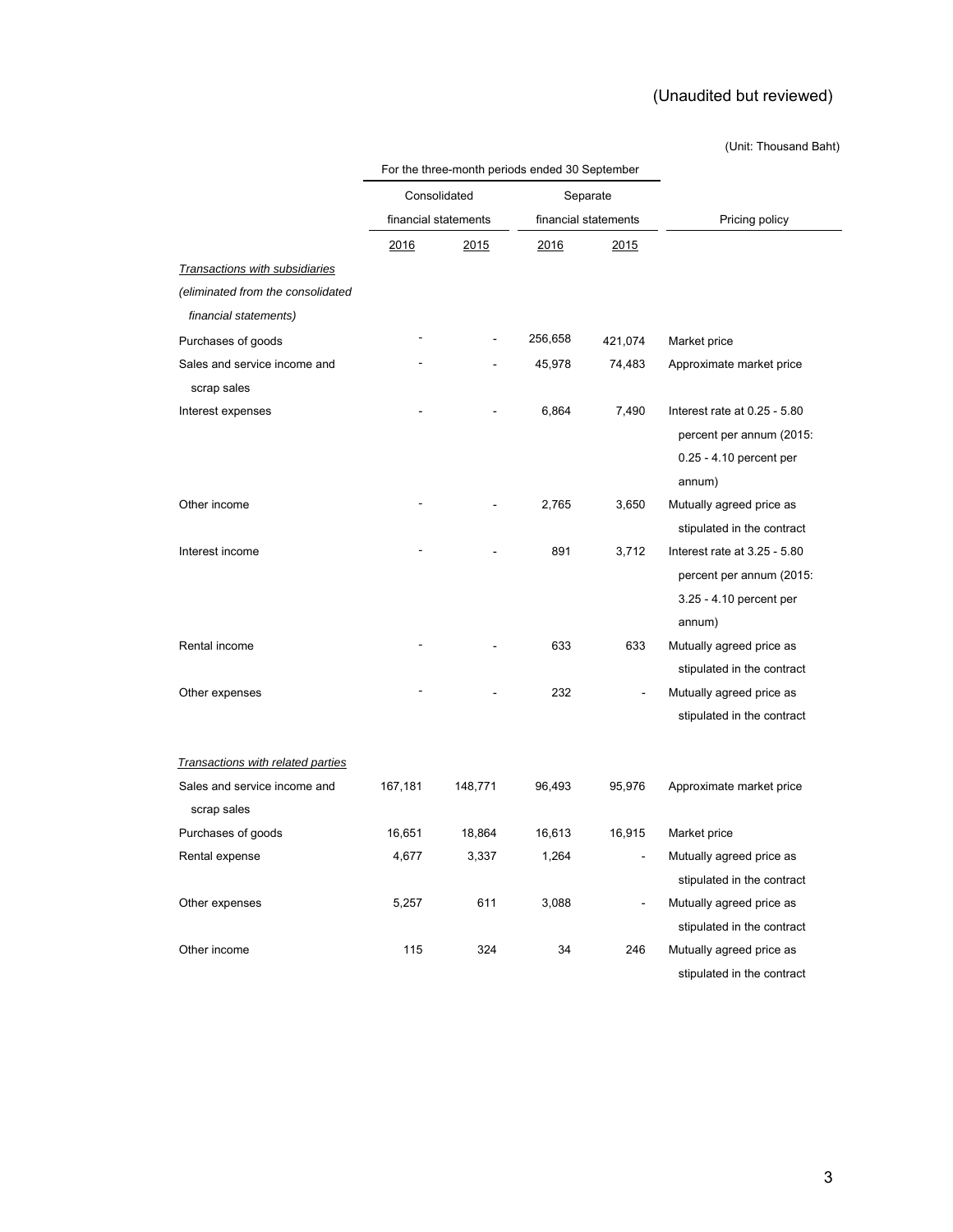### (Unit: Thousand Baht)

|                                   |                      | or the rime month, poncad dirada de deptember |              |                      |                                   |  |
|-----------------------------------|----------------------|-----------------------------------------------|--------------|----------------------|-----------------------------------|--|
|                                   | Consolidated         |                                               |              | Separate             |                                   |  |
|                                   | financial statements |                                               |              | financial statements | Pricing policy                    |  |
|                                   | <u> 2016</u>         | <u>2015</u>                                   | <u> 2016</u> | 2015                 |                                   |  |
| Transactions with subsidiaries    |                      |                                               |              |                      |                                   |  |
| (eliminated from the consolidated |                      |                                               |              |                      |                                   |  |
| financial statements)             |                      |                                               |              |                      |                                   |  |
| Purchases of goods                |                      |                                               | 866,983      | 1,331,647            | Market price                      |  |
| Sales and service income and      |                      |                                               | 173,315      | 264,811              | Approximate market price          |  |
| scrap sales                       |                      |                                               |              |                      |                                   |  |
| Interest expenses                 |                      |                                               | 19,808       | 19,675               | Interest rate at 0.25 - 5.80      |  |
|                                   |                      |                                               |              |                      | percent per annum (2015:          |  |
|                                   |                      |                                               |              |                      | 0.25 - 6.75 percent per<br>annum) |  |
| Other income                      |                      |                                               | 10,999       | 8,598                | Mutually agreed price as          |  |
|                                   |                      |                                               |              |                      | stipulated in the contract        |  |
| Interest income                   |                      |                                               | 5,957        | 11,559               | Interest rate at 3.25 - 5.80      |  |
|                                   |                      |                                               |              |                      | percent per annum (2015:          |  |
|                                   |                      |                                               |              |                      | 3.25 - 6.85 percent per           |  |
|                                   |                      |                                               |              |                      | annum)                            |  |
| Rental income                     |                      |                                               | 1,898        | 1,898                | Mutually agreed price as          |  |
|                                   |                      |                                               |              |                      | stipulated in the contract        |  |
| Other expenses                    |                      |                                               | 1,074        | 1,293                | Mutually agreed price as          |  |
|                                   |                      |                                               |              |                      | stipulated in the contract        |  |
| Sales of assets                   |                      |                                               | 549          | ÷,                   | Mutually agreed price             |  |
| Dividend income                   |                      |                                               |              | 135,050              | According to declaration          |  |
|                                   |                      |                                               |              |                      |                                   |  |
| Transactions with related parties |                      |                                               |              |                      |                                   |  |
| Sales and service income and      | 473,419              | 453,978                                       | 264,797      | 277,228              | Approximate market price          |  |
| scrap sales                       |                      |                                               |              |                      |                                   |  |
| Purchases of goods                | 49,507               | 62,731                                        | 48,316       | 58,940               | Market price                      |  |
| Rental expense                    | 14,031               | 10,011                                        | 3,791        |                      | Mutually agreed price as          |  |
|                                   |                      |                                               |              |                      | stipulated in the contract        |  |
| Other expenses                    | 10,384               | 8,681                                         | 6,176        | 5,214                | Mutually agreed price as          |  |
|                                   |                      |                                               |              |                      | stipulated in the contract        |  |
| Other income                      | 526                  | 492                                           | 359          | 414                  | Mutually agreed price as          |  |
|                                   |                      |                                               |              |                      | stipulated in the contract        |  |
| Sales of assets                   |                      | 350                                           |              |                      | Mutually agreed price             |  |

For the nine-month periods ended 30 September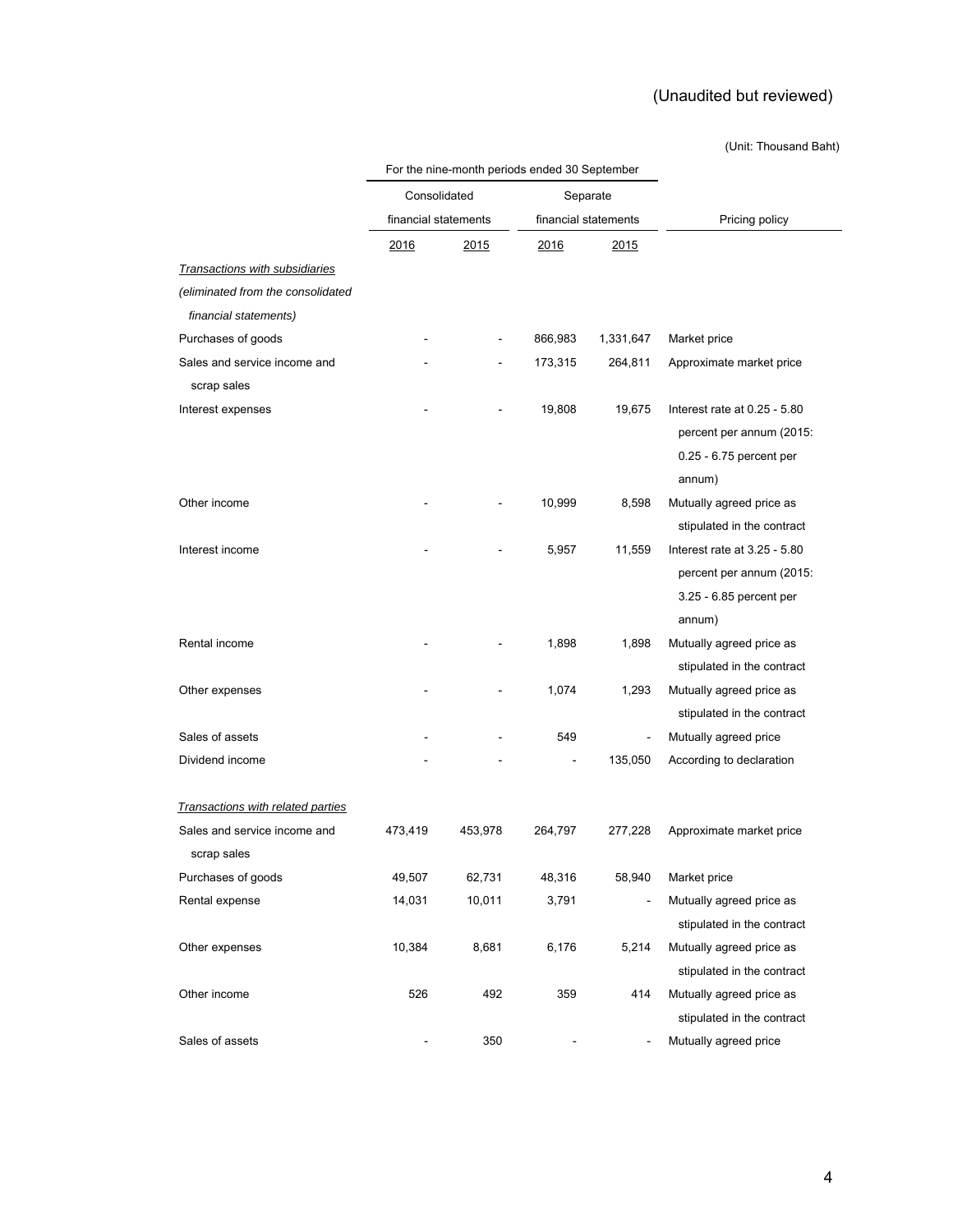The outstanding balances of the accounts as at 30 September 2016 and 31 December 2015 between the Company and those related parties are as follows:

|                                                     |                      |         |                                                   | (Unit: Thousand Baht) |  |  |
|-----------------------------------------------------|----------------------|---------|---------------------------------------------------|-----------------------|--|--|
|                                                     | Consolidated         |         |                                                   | Separate              |  |  |
|                                                     | financial statements |         |                                                   | financial statements  |  |  |
|                                                     |                      |         | 30 September 31 December 30 September 31 December |                       |  |  |
|                                                     | 2016                 | 2015    | 2016                                              | 2015                  |  |  |
| Trade and other receivables - related parties       |                      |         |                                                   |                       |  |  |
| (Note 3)                                            |                      |         |                                                   |                       |  |  |
| Subsidiary companies                                |                      |         | 54,728                                            | 104,894               |  |  |
| Related companies (related by common                |                      |         |                                                   |                       |  |  |
| director/shareholder)                               | 132,892              | 111,327 | 64,629                                            | 64,860                |  |  |
| Total trade and other receivables - related parties | 132,892              | 111,327 | 119,357                                           | 169,754               |  |  |
| Trade and other payables - related parties          |                      |         |                                                   |                       |  |  |
| (Note 10)                                           |                      |         |                                                   |                       |  |  |
| Subsidiary companies                                |                      |         | 595,058                                           | 535,401               |  |  |
| Related companies (related by common director/      |                      |         |                                                   |                       |  |  |
| shareholder)                                        | 22,149               | 30,143  | 13,048                                            | 18,524                |  |  |
| Total trade and other payables - related parties    | 22,149               | 30,143  | 608,106                                           | 553,925               |  |  |

### **Short-term loans to and short-term loans from related parties**

During the nine-month period ended 30 September 2016, short-term loans between the Company and its subsidiaries had the following movements:

|  | (Unit: Thousand Baht) |  |
|--|-----------------------|--|
|--|-----------------------|--|

| Separate financial statements                          |                   |           |                                     |  |  |
|--------------------------------------------------------|-------------------|-----------|-------------------------------------|--|--|
| Balance as at<br>Balance as at<br>Decrease<br>Increase |                   |           |                                     |  |  |
| 1 January 2016                                         | during the period |           | during the period 30 September 2016 |  |  |
|                                                        |                   |           |                                     |  |  |
|                                                        |                   |           |                                     |  |  |
| 208,000                                                | 56,000            | (208,000) | 56,000                              |  |  |
| 208,000                                                | 56,000            | (208,000) | 56,000                              |  |  |
|                                                        |                   |           |                                     |  |  |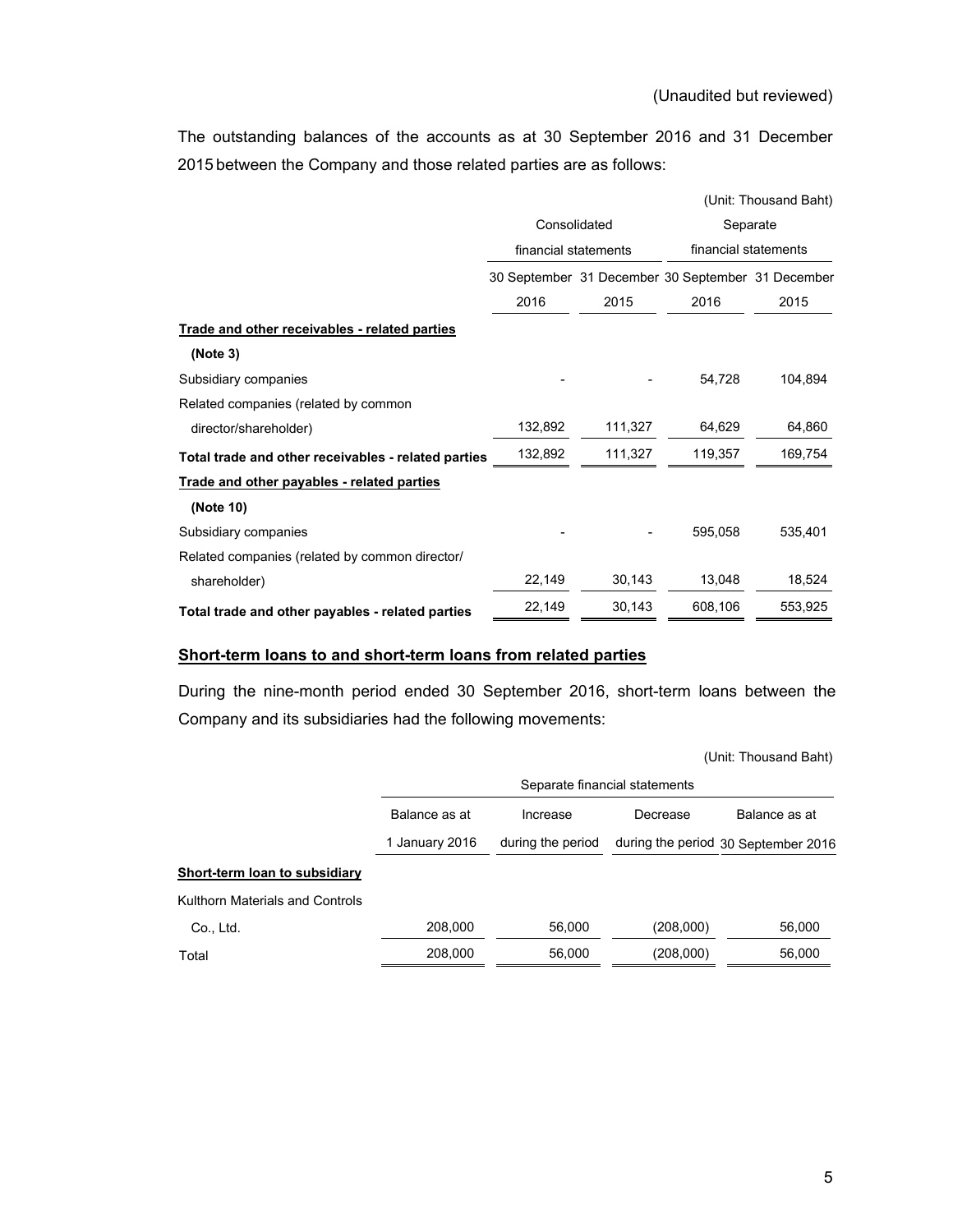|                                   | Separate financial statements   |                               |                               |                                    |  |
|-----------------------------------|---------------------------------|-------------------------------|-------------------------------|------------------------------------|--|
|                                   | Balance as at<br>1 January 2016 | Increase<br>during the period | Decrease<br>during the period | Balance as at<br>30 September 2016 |  |
| Short-term loan from subsidiary   |                                 |                               |                               |                                    |  |
| Kulthorn Metal Products Co., Ltd. | 30.000                          | $\overline{\phantom{a}}$      | (5,000)                       | 25,000                             |  |
| Kulthorn Premier Co., Ltd.        | 475.000                         | 103.000                       | (13,000)                      | 565,000                            |  |
| Total                             | 505.000                         | 103.000                       | (18,000)                      | 590,000                            |  |

(Unit: Thousand Baht)

 On 1 August 2013, the Company entered into Liquidity Management Agreement (Cash Sweep) with its subsidiaries to balance out cash shortfalls and surpluses of each company. The Company assigns a commercial bank to transfer the balance of the Company and its subsidiaries to the specified accounts in accordance with the terms and condition set forth in the agreement, for liquidity management purposes under terms and conditions of the Agreement.

 Each transfer of balances from one account to another account will be treated as lending between the Company and its subsidiaries and interest will be calculated at agreed rate as stipulated in the Agreement.

 As at 30 September 2016 and 31 December 2015, the Company and its subsidiaries had outstanding short-term loans from the above agreement as follows:

|                                              | (Unit: Thousand Baht)    |         |  |
|----------------------------------------------|--------------------------|---------|--|
|                                              | 30 September 31 December |         |  |
|                                              | 2016                     | 2015    |  |
| <b>Short-term loans to related parties</b>   |                          |         |  |
| Kulthorn Materials and Controls Co., Ltd.    | 6,581                    |         |  |
| Kulthorn Metal Products Co., Ltd.            | 1,645                    | 5,576   |  |
| Total short-term loans to related parties    | 8,226                    | 5,576   |  |
|                                              |                          |         |  |
| <b>Short-term loans from related parties</b> |                          |         |  |
| Kulthorn Premier Co., Ltd.                   | 92,837                   | 66,796  |  |
| Kulthorn Kirby Foundry Co., Ltd.             | 37,535                   | 37,463  |  |
| Kulthorn Steel Co., Ltd.                     | 6,919                    | 5,045   |  |
| Kulthorn Materials and Controls Co., Ltd.    |                          | 4,984   |  |
| Total short-term loans from related parties  | 137,291                  | 114,288 |  |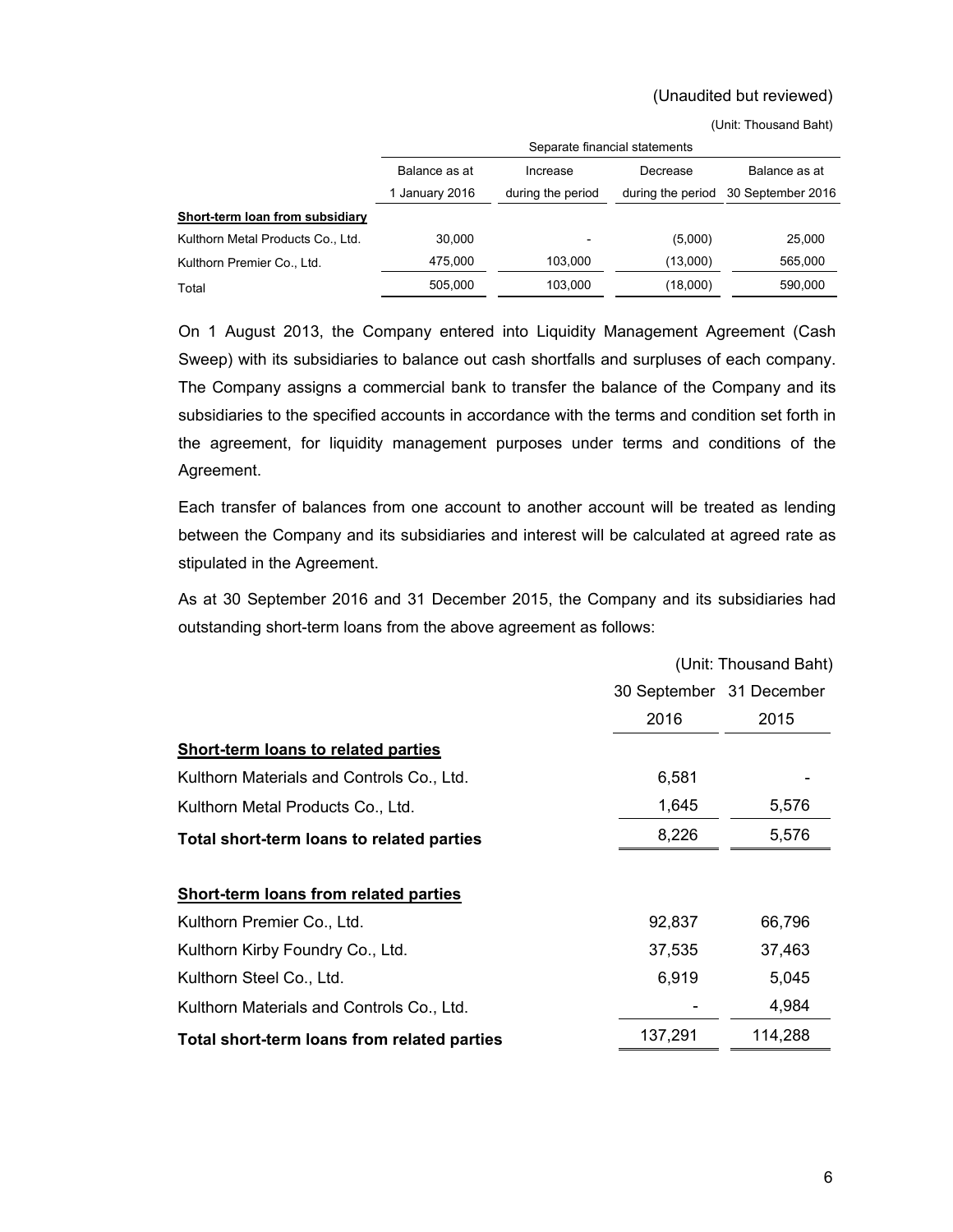### **Directors and management's remuneration**

During the three-month and nine-month periods ended 30 September 2016 and 2015, the Company and its subsidiaries had employee benefit expenses payable to their directors and management as below.

|                              |        | For the three-month periods ended 30 September |             |                      |  |  |
|------------------------------|--------|------------------------------------------------|-------------|----------------------|--|--|
|                              |        | Consolidated<br>financial statements           |             | Separate             |  |  |
|                              |        |                                                |             | financial statements |  |  |
|                              | 2016   | <u>2015</u>                                    | <u>2016</u> | <u>2015</u>          |  |  |
| Short-term employee benefits | 10,357 | 12.404                                         | 4,389       | 4,658                |  |  |
| Post-employment benefits     | 386    | 337                                            | 245         | 177                  |  |  |
| Total                        | 10,743 | 12.741                                         | 4.634       | 4,835                |  |  |

(Unit: Thousand Baht)

|                              |              | For the nine-month periods ended 30 September |          |                      |  |  |
|------------------------------|--------------|-----------------------------------------------|----------|----------------------|--|--|
|                              | Consolidated |                                               | Separate |                      |  |  |
|                              |              | financial statements                          |          | financial statements |  |  |
|                              | 2016         | <u>2015</u>                                   | 2016     | <u>2015</u>          |  |  |
| Short-term employee benefits | 30,265       | 36,511                                        | 13.881   | 14,016               |  |  |
| Post-employment benefits     | 1.155        | 1,002                                         | 734      | 531                  |  |  |
| Total                        | 31,420       | 37,513                                        | 14.615   | 14,547               |  |  |

### **Guarantee obligations with related parties**

The Company and its subsidiaries have outstanding guarantee obligations with its related parties, as described in Note 17.4 to the financial statements.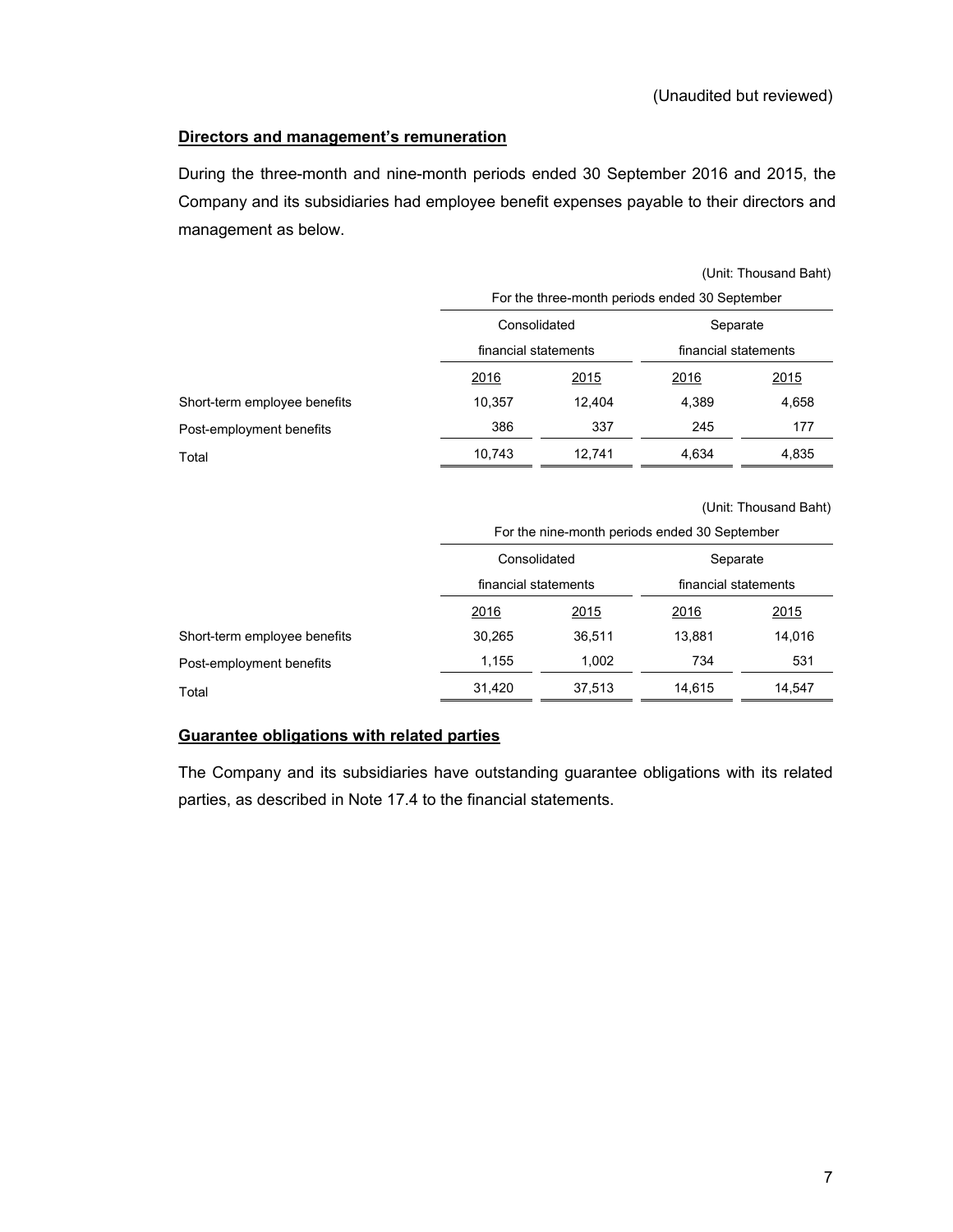### **3. Trade and other receivables**

 The outstanding balance of trade accounts receivable as at 30 September 2016 and 31 December 2015 categorised by their aging from due dates are as follows:

|                                         |                                   |             |              | (Unit: Thousand Baht)         |  |
|-----------------------------------------|-----------------------------------|-------------|--------------|-------------------------------|--|
|                                         | Consolidated financial statements |             |              | Separate financial statements |  |
|                                         | 30 September                      | 31 December | 30 September | 31 December                   |  |
|                                         | 2016                              | 2015        | 2016         | 2015                          |  |
| Trade receivables - related parties     |                                   |             |              |                               |  |
| Not yet due                             | 99,885                            | 74,481      | 70,822       | 100,864                       |  |
| Overdue                                 |                                   |             |              |                               |  |
| Less than 3 months                      | 23,280                            | 25,818      | 19,490       | 17,948                        |  |
| $3 - 6$ months                          | 297                               | 6,336       |              | 4,565                         |  |
| $6 - 12$ months                         | 3,860                             |             | 3,416        |                               |  |
| Over 12 months                          | 4,427                             | 3,539       |              |                               |  |
| Total trade receivables - related       |                                   |             |              |                               |  |
| parties                                 | 131,749                           | 110,174     | 93,728       | 123,377                       |  |
| Trade receivables - unrelated parties   |                                   |             |              |                               |  |
| Not yet due                             | 995,659                           | 1,451,682   | 443,206      | 899,786                       |  |
| Overdue                                 |                                   |             |              |                               |  |
| Less than 3 months                      | 271,306                           | 480,641     | 124,088      | 189,148                       |  |
| $3 - 6$ months                          | 71,937                            | 21,828      | 63,533       | 3,887                         |  |
| $6 - 12$ months                         | 55,975                            | 9,191       | 6,153        | 4,901                         |  |
| Over 12 months                          | 37,432                            | 16,301      | 8,740        | 245                           |  |
| Total                                   | 1,432,309                         | 1,979,643   | 645,720      | 1,097,967                     |  |
| Less: Allowance for doubtful debts      | (15, 471)                         | (9, 412)    | (8, 240)     | (418)                         |  |
| Total trade receivables - unrelated     |                                   |             |              |                               |  |
| parties                                 | 1,416,838                         | 1,970,231   | 637,480      | 1,097,549                     |  |
| Total trade receivables - net           | 1,548,587                         | 2,080,405   | 731,208      | 1,220,926                     |  |
| Other receivables                       |                                   |             |              |                               |  |
| Advances - related parties              | 1,143                             | 1,153       | 25,629       | 46,377                        |  |
| Others                                  | 2,950                             | 2,340       | 2,241        | 1,823                         |  |
| Total other receivables                 | 4,093                             | 3,493       | 27,870       | 48,200                        |  |
| Total trade and other receivables - net | 1,552,680                         | 2,083,898   | 759,078      | 1,269,126                     |  |
|                                         |                                   |             |              |                               |  |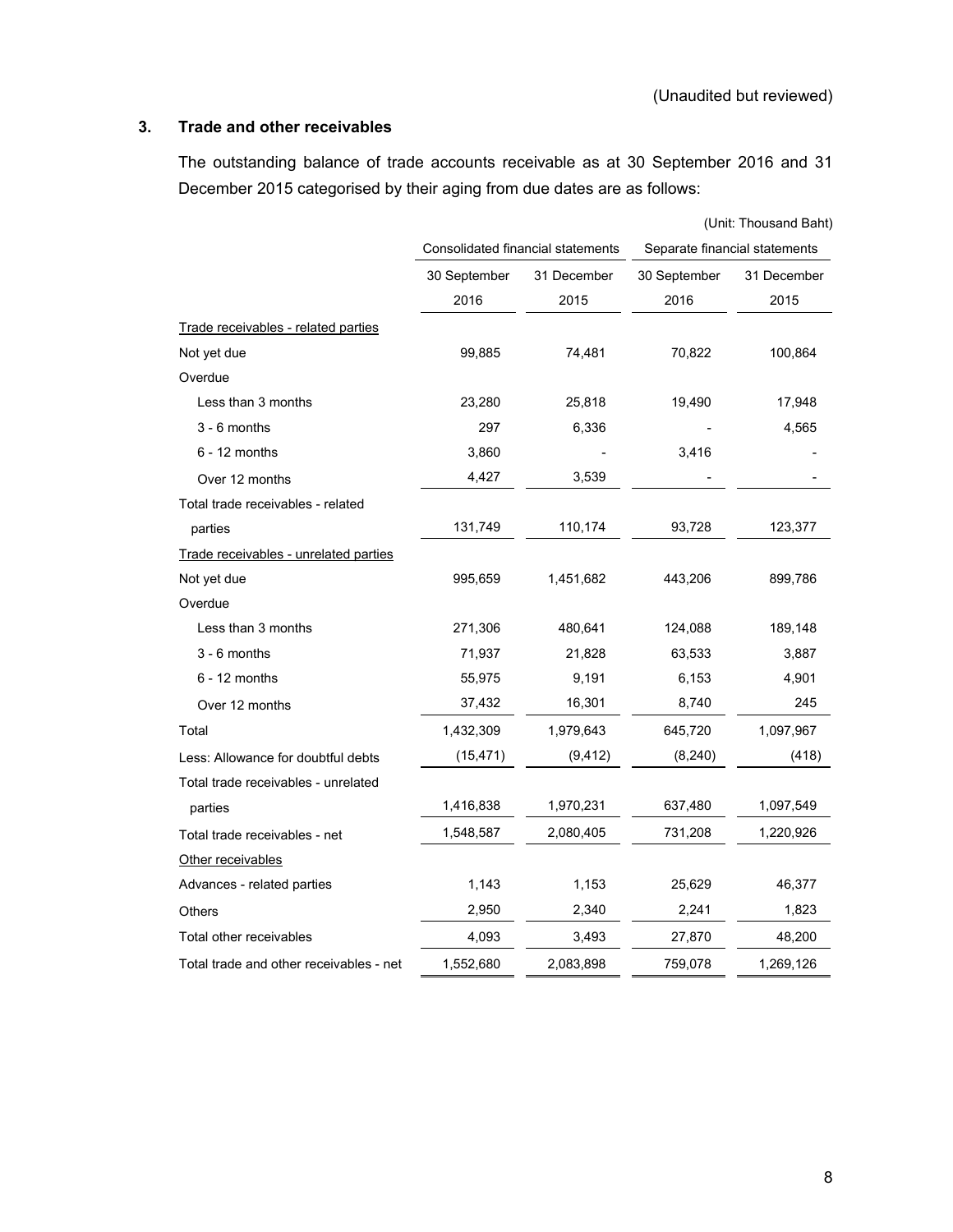### **4. Reduction of inventory to net realisable value**

 Movements in the reduction of inventory to net realisable value account during the nine-month period ended 30 September 2016 are summarised below.

|                                                |                      | (Unit: Thousand Baht) |
|------------------------------------------------|----------------------|-----------------------|
|                                                | Consolidated         | Separate              |
|                                                | financial statements | financial statements  |
| Balance as at 1 January 2016                   | 134,434              | 48,071                |
| Reduction of inventory to net realisable value |                      |                       |
| during the period (reversal)                   | (5,776)              | 9,528                 |
| Balance as at 30 September 2016                | 128,658              | 57,599                |
|                                                |                      |                       |

### **5. Investments in subsidiaries**

As at 30 September 2016 and 31 December 2015, the Company has long-term investments in ordinary share of the following companies:

|                                                                    |           |                 |      |                         |                                                                |             |                | Dividend received during the |
|--------------------------------------------------------------------|-----------|-----------------|------|-------------------------|----------------------------------------------------------------|-------------|----------------|------------------------------|
| Company's name                                                     |           | Paid-up capital |      | Shareholding percentage |                                                                | Cost        |                | nine-month periods ended     |
|                                                                    |           |                 |      |                         | 30 September 31 December 30 September 31 December 30 September | 31 December |                | 30 September 30 September    |
|                                                                    | 2016      | 2015            | 2016 | 2015                    | 2016                                                           | 2015        | 2016           | 2015                         |
|                                                                    |           |                 | (%)  | (% )                    |                                                                |             |                |                              |
| Kulthorn Kirby Foundry                                             |           |                 |      |                         |                                                                |             |                |                              |
| Company Limited                                                    | 575,000   | 575,000         | 100  | 100                     | 739,999                                                        | 739,999     | $\overline{a}$ | 119,050                      |
| <b>Kulthorn Premier</b>                                            |           |                 |      |                         |                                                                |             |                |                              |
| Company Limited                                                    | 1,260,000 | 1,260,000       | 100  | 100                     | 1,936,751                                                      | 1,936,751   |                |                              |
| <b>Kulthorn Steel</b>                                              |           |                 |      |                         |                                                                |             |                |                              |
| Company Limited                                                    | 400.000   | 400,000         | 100  | 100                     | 399.999                                                        | 399.999     |                | 16,000                       |
| Kulthorn Materials and                                             |           |                 |      |                         |                                                                |             |                |                              |
| <b>Controls Company</b>                                            |           |                 |      |                         |                                                                |             |                |                              |
| Limited                                                            | 650.000   | 450.000         | 100  | 100                     | 540,630                                                        | 340,630     |                |                              |
| Total                                                              |           |                 |      |                         | 3,617,379                                                      | 3,417,379   |                | 135,050                      |
| Less: Allowance for impairment loss on investments in subsidiaries |           |                 |      |                         | (783,007)                                                      | (783,007)   |                |                              |
| Investments in subsidiaries - net                                  |           |                 |      |                         | 2,834,372                                                      | 2,634,372   |                | 135,050                      |

On 24 February 2016, the Board of Directors' Meeting of the Company No. 1/2016 passed a resolution to increase of the registered capital in Kulthorn Materials and Controls Co., Ltd., a subsidiary company in which the Company has 100 percent shareholding, of Baht 200 million (2 million ordinary shares of Baht 100 each) from Baht 450 million (4.5 million ordinary shares of Baht 100 each) to Baht 650 million (6.5 million ordinary shares of Baht 100 each). The Company paid for the incremental of share capital totaling Baht 200 million on 17 May 2016. The subsidiary company registered the increase of its share capital with the Ministry of Commerce on 31 May 2016.

(Unit: Thousand Baht)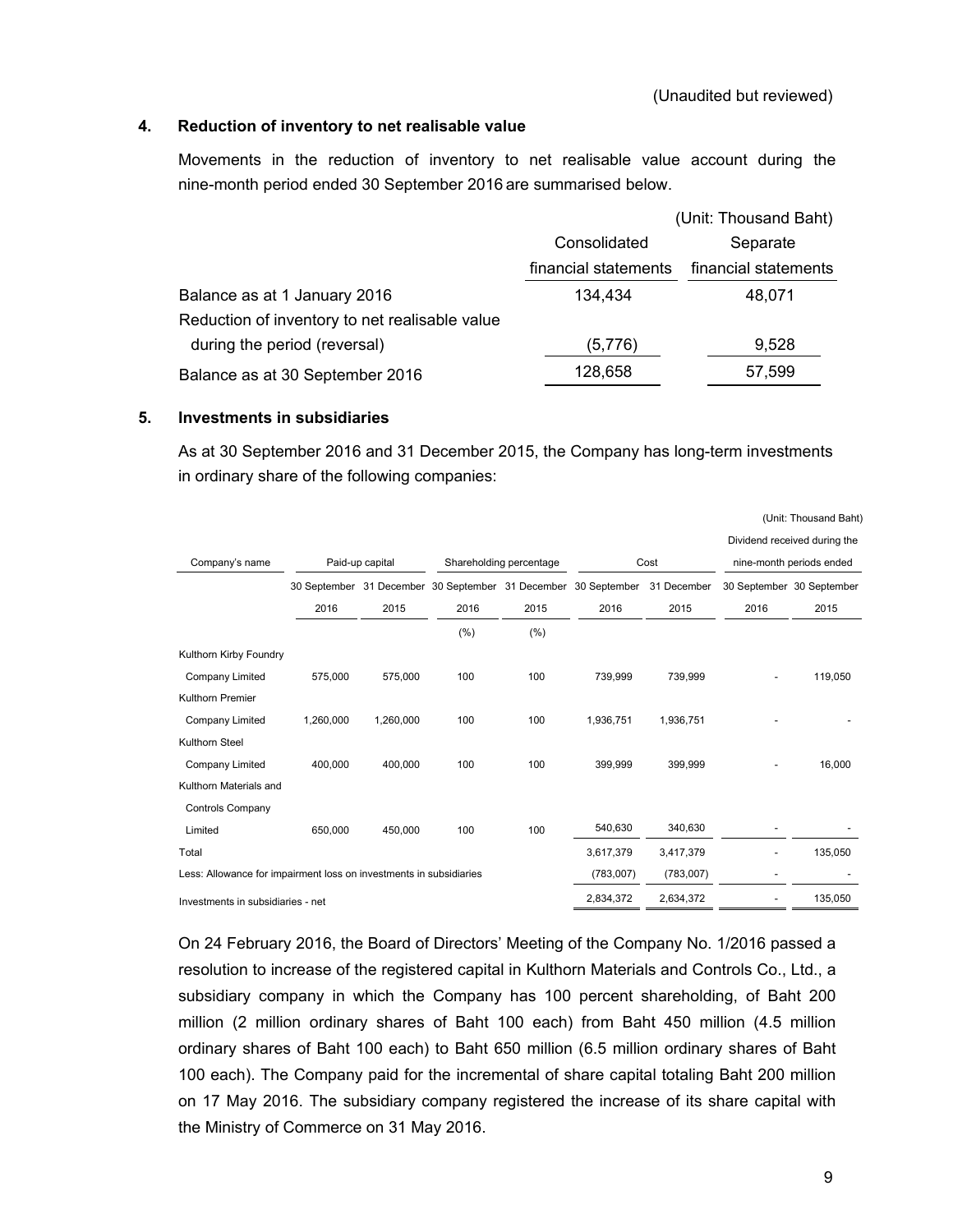### **6. Property, plant and equipment**

Movements of the property, plant and equipment account during the nine-month period ended 30 September 2016 are summarised below.

|                                                                |                      | (Unit: Thousand Baht) |
|----------------------------------------------------------------|----------------------|-----------------------|
|                                                                | Consolidated         | Separate              |
|                                                                | financial statements | financial statements  |
| Net book value as at 1 January 2016                            | 3,192,294            | 1,394,533             |
| Acquisitions during the period - at cost                       | 275,503              | 165,535               |
| Transfer to intangible assets (Note 8)                         | (102)                |                       |
| Disposals during the period - net book value at disposal date  | (5,039)              | (4,968)               |
| Write-off during the period - net book value at write-off date | (884)                |                       |
| Depreciation for the period                                    | (364, 992)           | (163,404)             |
| Translation adjustment                                         | (13, 280)            |                       |
| Net book value as at 30 September 2016                         | 3,083,500            | 1,391,696             |

The Company and its subsidiaries have mortgaged and negative pledged their land and building thereon and machinery with financial institutions to secure against credit facilities and loans obtained from those financial institutions as discussed in Note 9 and 11 to the financial statements.

### **7. Goodwill on business combination**

|                                   |                                   | (Unit: Thousand Baht) |
|-----------------------------------|-----------------------------------|-----------------------|
|                                   | Consolidated financial statements |                       |
|                                   | 30 September 2016                 | 31 December 2015      |
| Goodwill on business combination  | 37.620                            | 37,620                |
| Less: Accumulated impairment loss | (37,620)                          | (37, 620)             |
| Net book value                    | -                                 |                       |
|                                   |                                   |                       |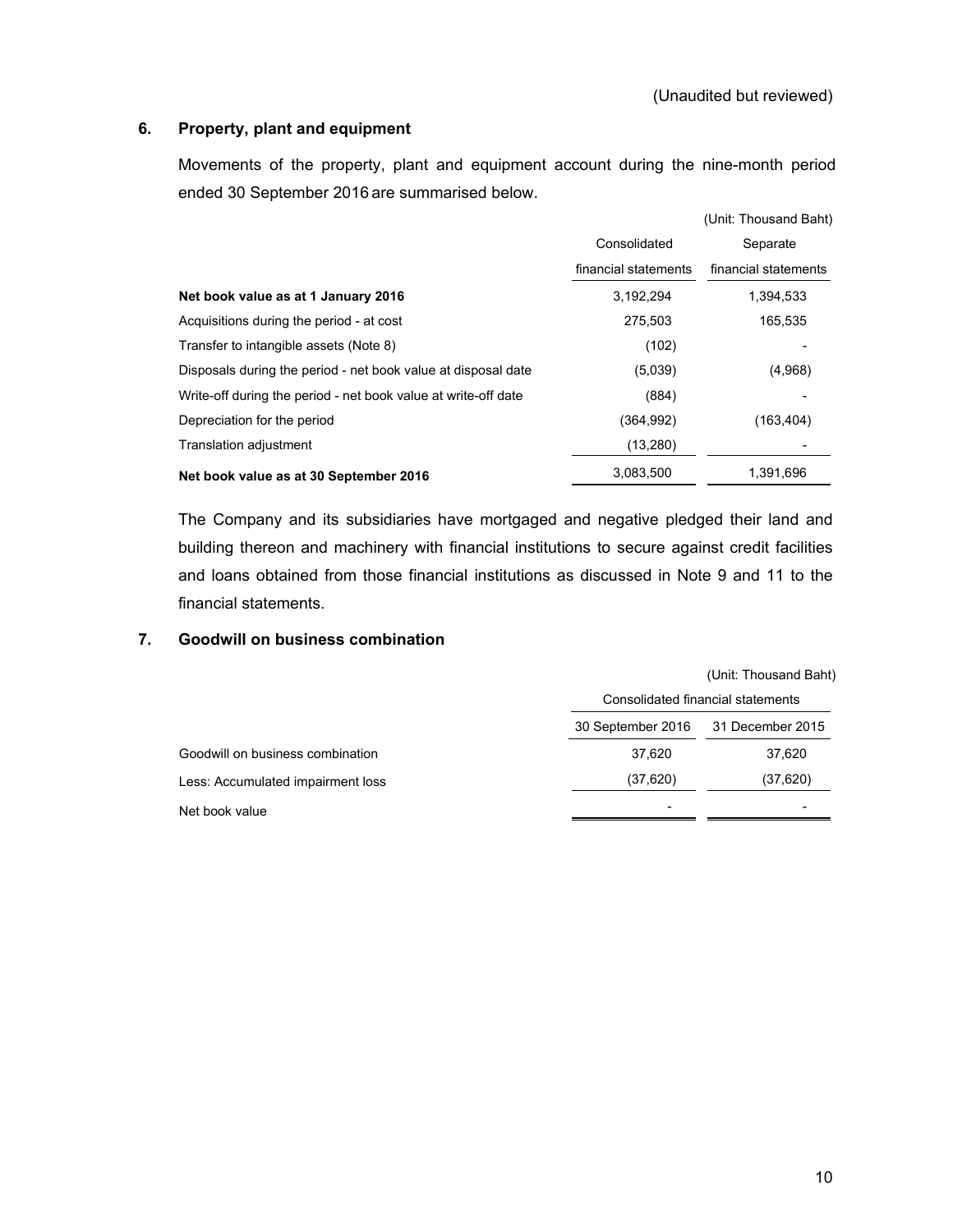### **8. Intangible assets**

Movements of the intangible assets account during the nine-month period ended 30 September 2016 are summarised below.

|                                                      |                      | (Unit: Thousand Baht) |
|------------------------------------------------------|----------------------|-----------------------|
|                                                      | Consolidated         | Separate              |
|                                                      | financial statements | financial statements  |
| Net book value as at 1 January 2016                  | 82,187               | 28,653                |
| Acquisitions during the period - at cost             | 3.399                | 2,083                 |
| Transfer from property, plant and equipment (Note 6) | 102                  |                       |
| Amortisation for the period                          | (8, 237)             | (2,800)               |
| Translation adjustment                               | (384)                |                       |
| Net book value as at 30 September 2016               | 77,067               | 27,936                |

### **9. Bank overdrafts and short-term loans from financial institutions**

|                        |                     |              |                      |                      | (Unit: Thousand Baht) |  |  |
|------------------------|---------------------|--------------|----------------------|----------------------|-----------------------|--|--|
|                        | Interest rate       |              | Consolidated         | Separate             |                       |  |  |
|                        | (percent per annum) |              | financial statements | financial statements |                       |  |  |
|                        |                     | 30 September | 31 December          | 30 September         | 31 December           |  |  |
|                        |                     | 2016         | 2015                 | 2016                 | 2015                  |  |  |
| <b>Bank overdrafts</b> | $7.12 - 7.38$       | 50,195       | 24.452               | 25,687               |                       |  |  |
| Short-term loans       | $4.00 - 4.60$       | 913,990      | 767,849              | 722,990              | 576,849               |  |  |
| Trust receipts         | $2.00 - 7.00$       | 1,536,963    | 1,786,424            | 592.485              | 922,031               |  |  |
| Packing credit         | $3.61 - 5.66$       | 1,069,289    | 1.081.335            | 680,398              | 671,551               |  |  |
| Total                  |                     | 3,570,437    | 3,660,060            | 2,021,560            | 2,170,431             |  |  |

As at 31 December 2015, bank overdrafts and short-term loans from financial institutions of the Company and its subsidiaries are secured by a mortgage and negative pledge of their land, building and machinery. They are currently in the process of redemption.

 In September 2016, the Company and its subsidiaries cancelled the old credit facility agreement and signed new short-term credit facility agreements with the financial institutions. Under the agreements, the Company and its subsidiaries are required to comply with certain conditions including maintaining interest bearing debt to EBITDA ratio not exceeding 5:1 for the consolidated financial statements and debt to equity ratio for the consolidated financial statements not exceeding 2.75:1. In addition, the Company and its subsidiaries are not allowed to dispose, transfer, mortgage or provide any lien on their assets, both existing and to be acquired in the future, except to use as collateral for the syndicated loan to pay off the debt to those financial institutions.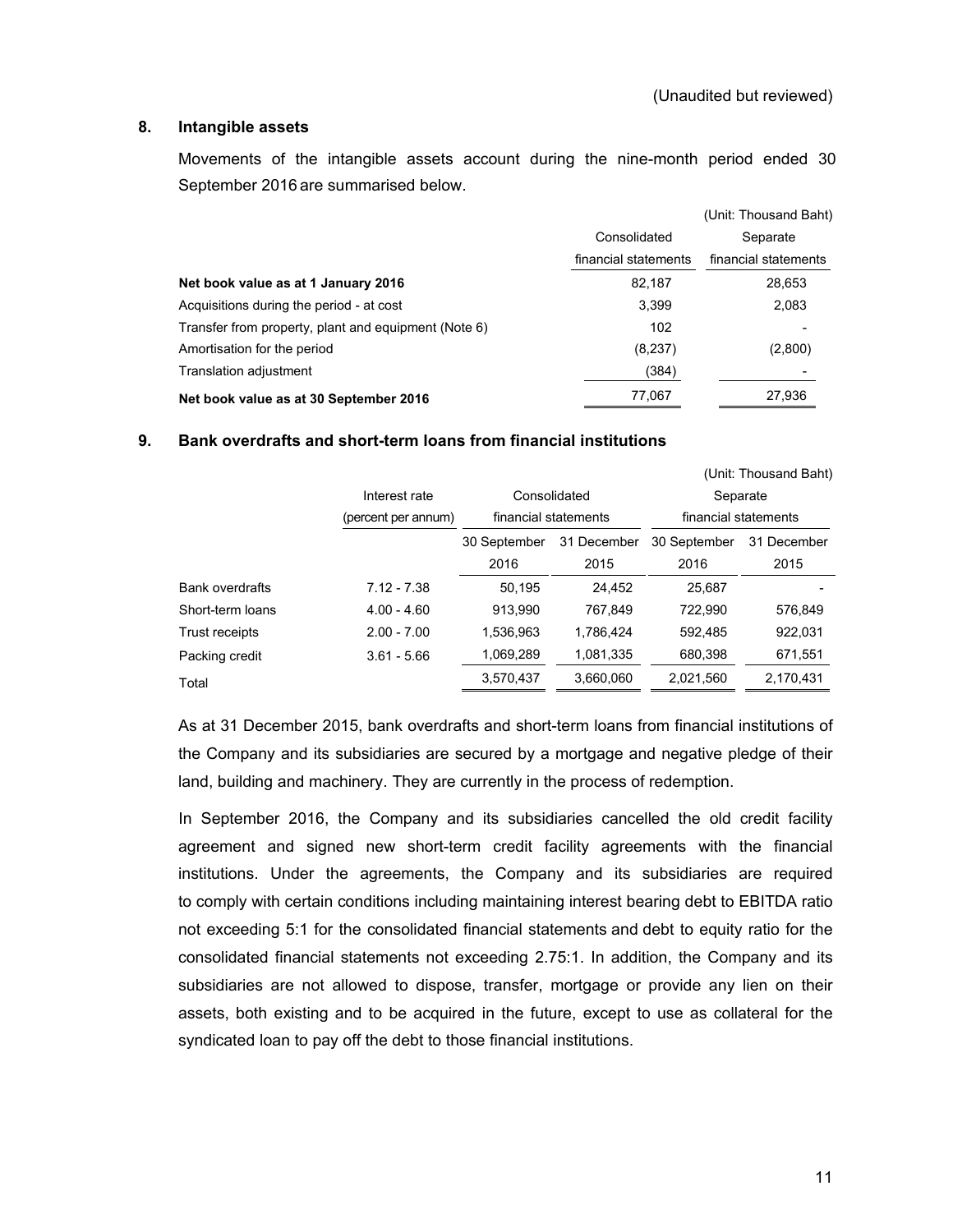### **10. Trade and other payables**

|                                               |              |                      | (Unit: Thousand Baht) |                      |  |  |
|-----------------------------------------------|--------------|----------------------|-----------------------|----------------------|--|--|
|                                               |              | Consolidated         | Separate              |                      |  |  |
|                                               |              | financial statements |                       | financial statements |  |  |
|                                               | 30 September | 31 December          | 30 September          | 31 December          |  |  |
|                                               | 2016         | 2015                 | 2016                  | 2015                 |  |  |
| Trade payables - related parties              | 13,546       | 18,487               | 574,481               | 496,881              |  |  |
| Trade payables - unrelated parties            | 494,296      | 823,633              | 283,637               | 466,572              |  |  |
| Other payables - related parties              | 8,603        | 11,656               | 31,307                | 52,921               |  |  |
| Other payables - unrelated parties            | 163,598      | 173,195              | 102,537               | 96,530               |  |  |
| Accrued interest expenses - related parties   |              |                      | 2,318                 | 4,123                |  |  |
| Accrued interest expenses - unrelated parties | 2,225        | 2,737                | 956                   | 1,244                |  |  |
| Accrued expenses                              | 174,979      | 108,491              | 73,982                | 40,466               |  |  |
| Total trade and other payables                | 857,247      | 1,138,199            | 1,069,218             | 1.158,737            |  |  |

### **11. Current portion of long-term loans**

Movement of current portion of long-term loans during the nine-month period ended 30 September 2016 are summarised below.

|                                        | (Unit: Thousand Baht)    |
|----------------------------------------|--------------------------|
|                                        | Consolidated and         |
|                                        | Separate                 |
|                                        | financial statements     |
| Balance as at 1 January 2016           | 263,200                  |
| Less: Repayment during the period      | (263,200)                |
| <b>Balance as at 30 September 2016</b> | $\overline{\phantom{0}}$ |

During 2010, the Company and its subsidiaries entered into a new Credit Facility Agreement with two commercial banks to obtain loan facilities including long-term loan facility, working capital facility, and contingent facility and hedging facility.

In November 2010, the Company drawndown Baht 2,400 million loan from the banks, the loan shall be repaid within the year 2015. The repayment of the principal is to be made in 21 quarterly installments, of Baht 100 million each for the 1st quarter, the 3rd quarter, and the 4th quarter of each year and Baht 200 million for the 2nd quarter of each year, with the first installment to be paid in December 2010.

In April 2011, the Company and its subsidiaries entered into the First Amendment to Credit Facilities Agreement to obtain additional credit facilities. The Company drawndown additional Baht 200 million loan from the banks.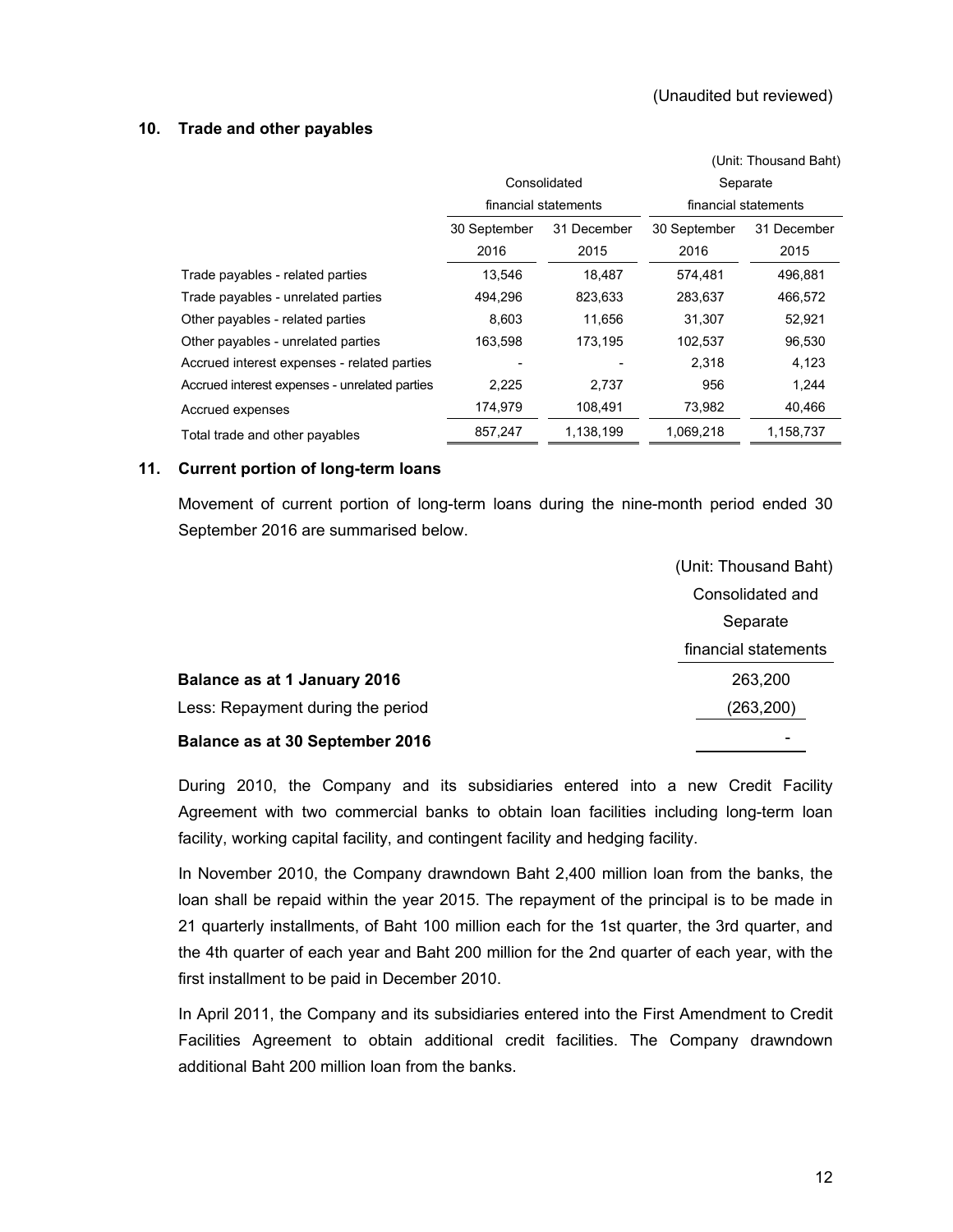In December 2011, the Company and its subsidiaries entered into the Second Amendment and Novation Agreement to Credit Facility Agreement, in order to make a new commercial bank be the Acceding Lender for the existing Credit Facility Agreement and the Company and its subsidiaries obtained additional credit facilities including long-term loan of Baht 200 million. The additional long-term loan amount was drawndown in year 2012, and to be repaid within year 2015 by 16 quarterly installments, of Baht 12.5 million each. The first installment is to be paid in March 2012.

In September 2014, the Company and its subsidiaries entered into the Third Amendment to Credit Facilities Agreement in order to extend the repayment period. The loan shall be repaid within the year 2016. The repayment of the principal is to be made in 9 quarterly installments, of Baht 74.3 million each for the 1st quarter, the 3rd quarter, and the 4th quarter of each year, Baht 140.3 million for the 2nd quarter of each year and Baht 48.6 million for the 3rd quarter of 2016, with the first installment to be paid in September 2014.

In April 2015, the Company and its subsidiaries entered into the Fourth Amendment to Credit Facilities Agreement in order to decrease the amount of existing credit facility.

The loan is subject to interest at the rate with reference to THBFIX+3%, and interest is to be paid on a monthly basis.

Under the loan agreement, the Company and its subsidiaries have to comply with certain conditions including maintaining interest bearing debt to EBITDA ratio not exceeding 5:1 for the consolidated financial statements, debt to equity ratio for the consolidated financial statements not exceeding 5:1 in Financial Year 2010; 4:1 in Financial Year 2011; 3.5:1 in Financial Year 2012; and 2.75:1 from 1 January 2013 onwards, current ratio for consolidated financial statements not less than 1:1, and debt service coverage ratio for the consolidated financial statements not less than 1.2:1.

 As at 17 December 2015, the Company and its subsidiaries received the waiver letter for maintain covenant ratio from all lenders for the year ended 31 December 2015. The Company and its subsidiaries have to comply with certain conditions including maintaining current ratio for consolidated financial statements not less than 0.95:1. As at 31 December 2015, the Company and its subsidiaries could maintain all conditions in the waiver letter and the loan agreement.

 The Company and its subsidiaries had fully paid such long-term loan on 30 September 2016 and during the nine-month period ended 30 September 2016, the Company and its subsidiaries have not entered into new long-term loan agreement with financial institution.

 Long-term loans from bank are guaranteed by the mortgage and pledge of the Company's and subsidiaries' property, plant and machineries. They are currently in the process of redemption.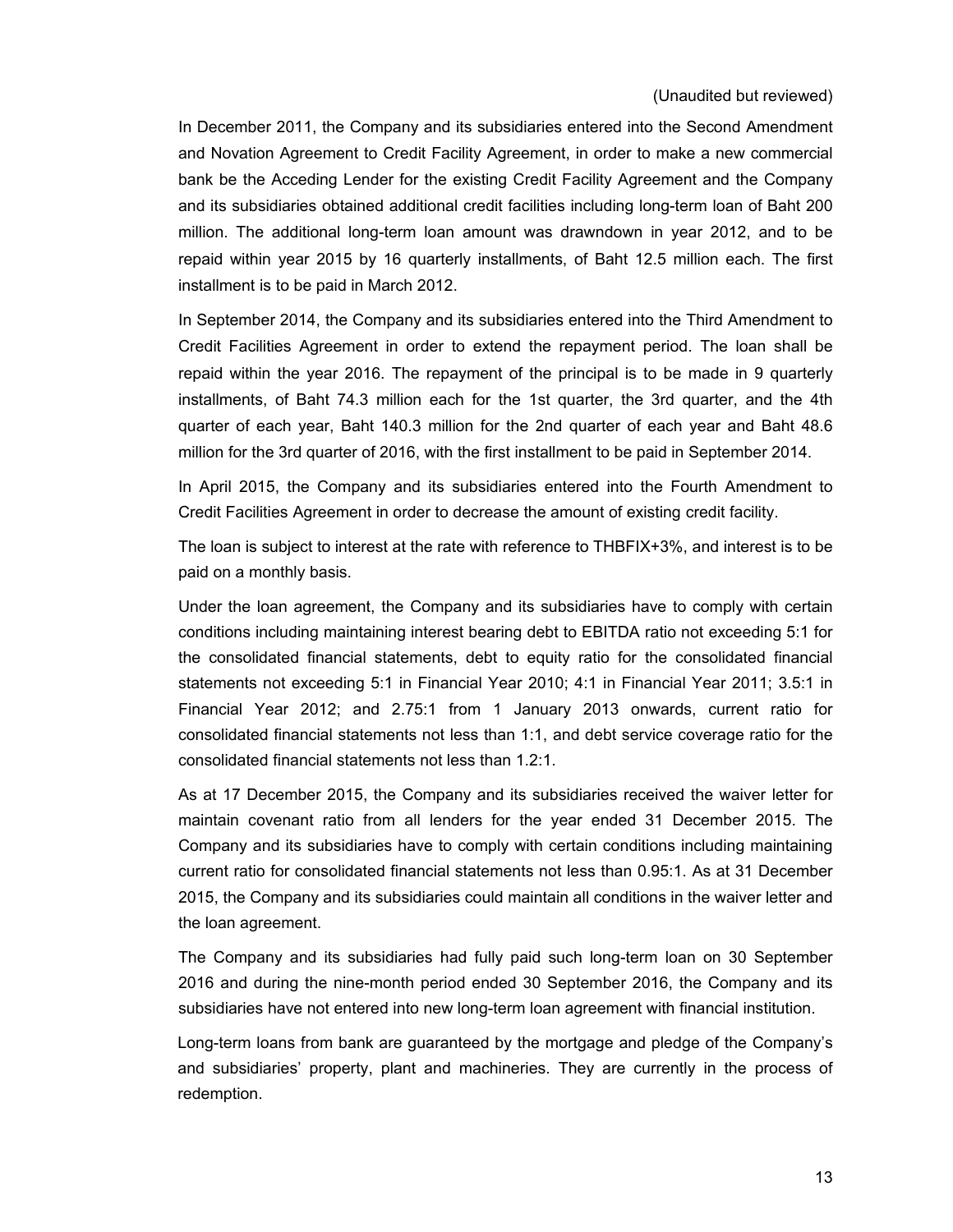### **12. Liabilities under financial lease agreements**

|                                              |                                   |             |              | (Unit: Thousand Baht)         |
|----------------------------------------------|-----------------------------------|-------------|--------------|-------------------------------|
|                                              | Consolidated financial statements |             |              | Separate financial statements |
|                                              | 30 September                      | 31 December | 30 September | 31 December                   |
|                                              | 2016                              | 2015        | 2016         | 2015                          |
| Liabilities under financial lease agreements | 233.211                           | 287.710     | 27,655       | 37,237                        |
| Less: Deferred interest                      | (22,610)                          | (32,783)    | (1,844)      | (2,941)                       |
| Total                                        | 210,601                           | 254.927     | 25.811       | 34,296                        |
| Less: Portion due within one year            | (68, 776)                         | (67,996)    | (14, 241)    | (15, 406)                     |
| Liabilities under financial lease            |                                   |             |              |                               |
| agreements, net of current portion           | 141.825                           | 186.931     | 11,570       | 18.890                        |

The Company and its subsidiaries have entered into the finance lease agreements for rental of machinery and motor vehicles for use in their operation, whereby they are committed to pay rental on a monthly basis. The terms of the agreements are generally between 3 and 5 years.

### **13. Income tax**

 Interim corporate income tax was calculated on profit before income tax for the period, using the estimated effective tax rate for the year.

 Income tax expenses for the three-month and nine-month periods ended 30 September 2016 and 2015 are made up as follows:

|  |  | (Unit: Thousand Baht) |  |  |
|--|--|-----------------------|--|--|
|--|--|-----------------------|--|--|

|                                          | Consolidated financial statements |        |                            |         |  |  |  |  |
|------------------------------------------|-----------------------------------|--------|----------------------------|---------|--|--|--|--|
|                                          | For the three-month periods       |        | For the nine-month periods |         |  |  |  |  |
|                                          | ended 30 September                |        | ended 30 September         |         |  |  |  |  |
|                                          | 2016                              | 2015   | 2016                       | 2015    |  |  |  |  |
| <b>Current income tax:</b>               |                                   |        |                            |         |  |  |  |  |
| Interim corporate income tax charge      | 1.807                             | 27,784 | 52,436                     | 31,873  |  |  |  |  |
| Deferred tax:                            |                                   |        |                            |         |  |  |  |  |
| Relating to origination and reversal of  |                                   |        |                            |         |  |  |  |  |
| temporary differences                    | (4,982)                           | (655)  | (1,884)                    | (8,775) |  |  |  |  |
| Income tax expense (revenue) reported in |                                   |        |                            |         |  |  |  |  |
| the statements of comprehensive          |                                   |        |                            |         |  |  |  |  |
| income                                   | (3, 175)                          | 27,129 | 50,552                     | 23,098  |  |  |  |  |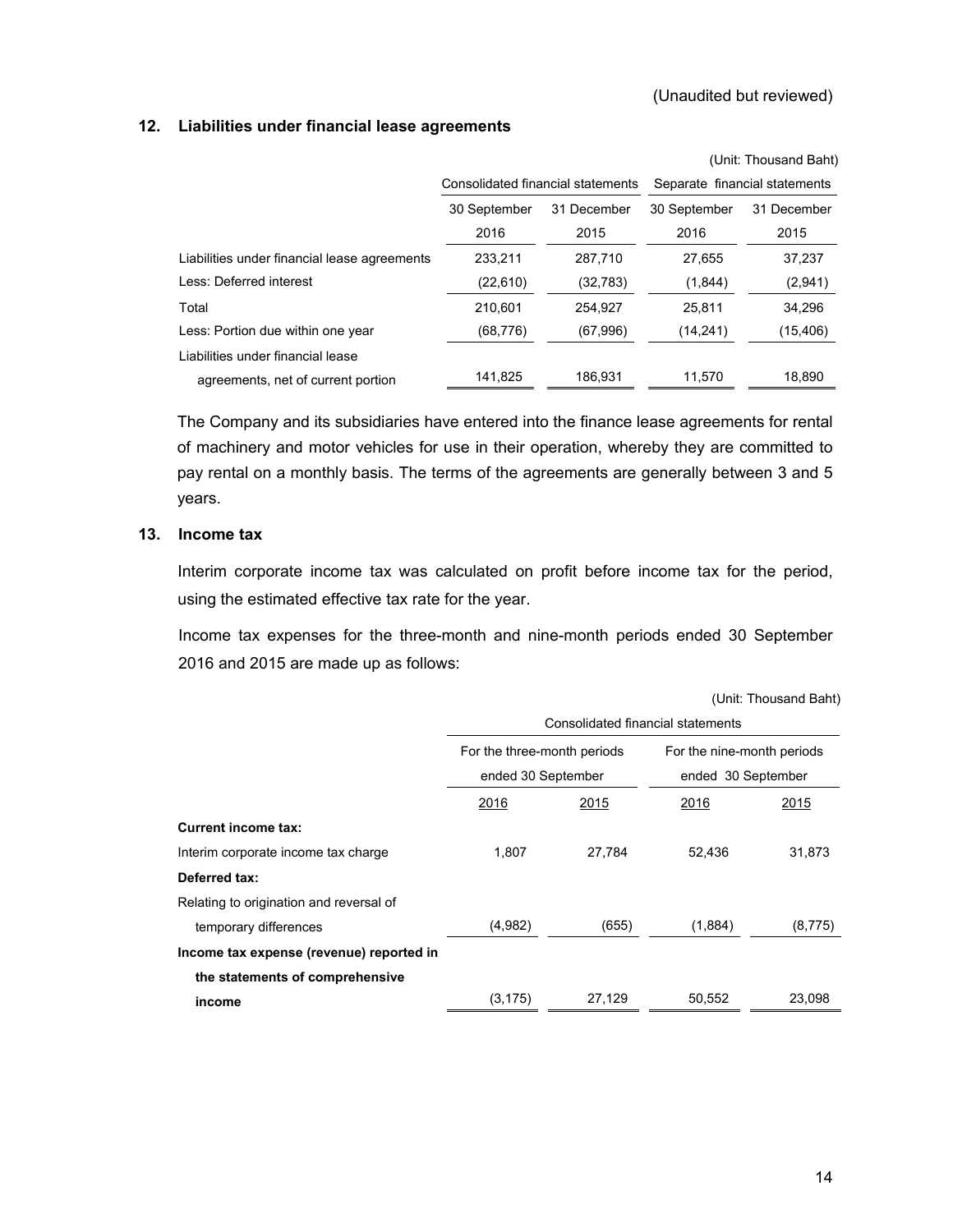(Unit: Thousand Baht)

|                                          | Separate financial statements |        |                            |          |  |  |  |  |
|------------------------------------------|-------------------------------|--------|----------------------------|----------|--|--|--|--|
|                                          | For the three-month periods   |        | For the nine-month periods |          |  |  |  |  |
|                                          | ended 30 September            |        | ended 30 September         |          |  |  |  |  |
|                                          | 2016                          | 2015   | 2016                       | 2015     |  |  |  |  |
| <b>Current income tax:</b>               |                               |        |                            |          |  |  |  |  |
| Interim corporate income tax charge      | (2,661)                       | 25,711 | 28,261                     | 25,711   |  |  |  |  |
| Deferred tax:                            |                               |        |                            |          |  |  |  |  |
| Relating to origination and reversal of  |                               |        |                            |          |  |  |  |  |
| temporary differences                    | (3, 121)                      | 1,997  | (2,264)                    | (7, 492) |  |  |  |  |
| Income tax expense (revenue) reported in |                               |        |                            |          |  |  |  |  |
| the statements of comprehensive          |                               |        |                            |          |  |  |  |  |
| income                                   | (5,782)                       | 27.708 | 25,997                     | 18.219   |  |  |  |  |

### **14. Earnings per share**

 Basic earnings per share is calculated by dividing profit (loss) for the period attributable to equity holders of the Company (excluding other comprehensive income) by the weighted average number of ordinary shares in issue during the period.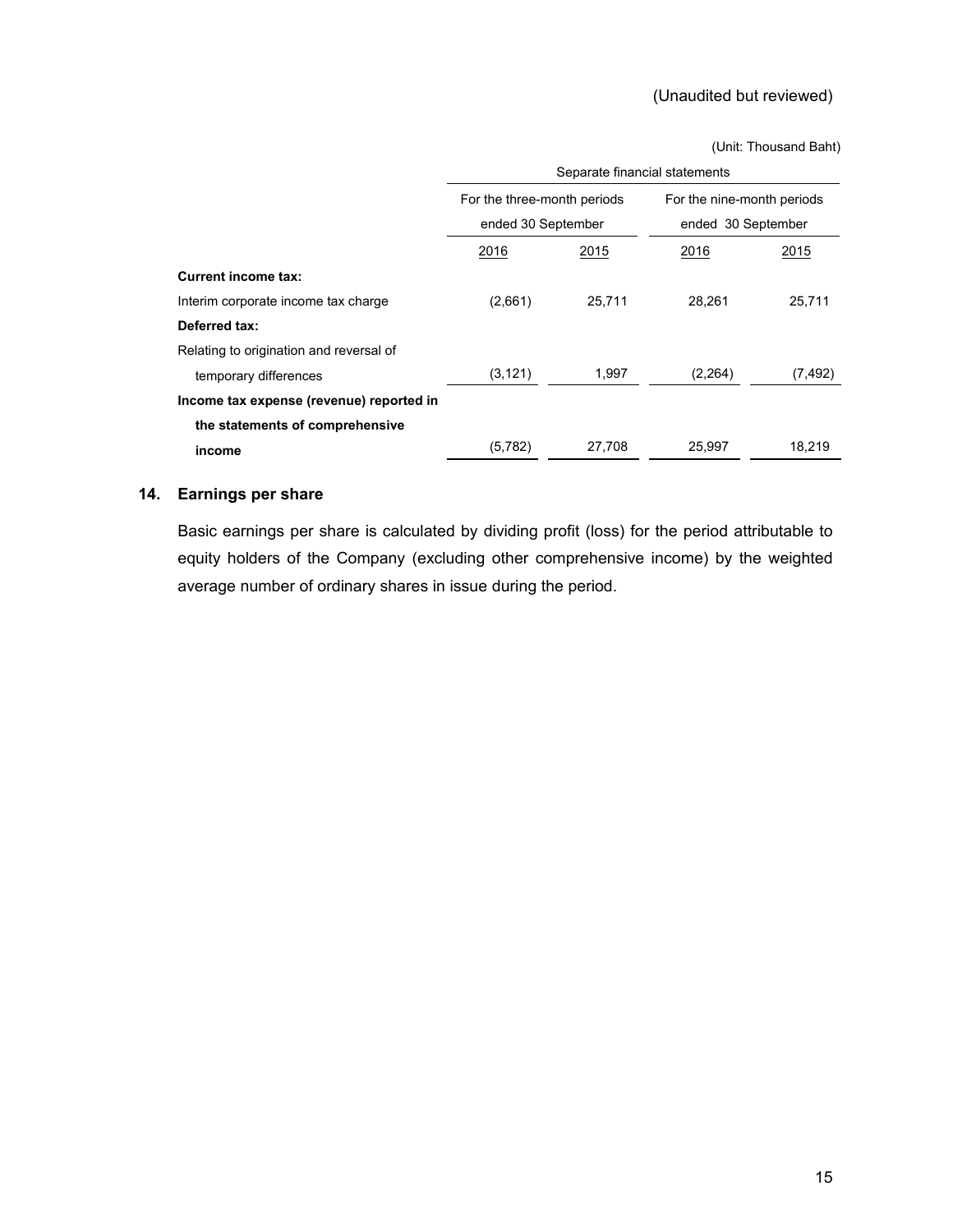### **15. Segment information**

 The Company and its subsidiaries are organised into business units based on its products and services. During the current period, the Company and its subsidiaries have not changed the organisation of their reportable segments.

 The following tables present revenue and profit information regarding the Company and its subsidiaries' operating segments for the threemonth and nine-month periods ended 30 September 2016 and 2015, respectively.

(Unit: Million Baht)

|                                   | For the three-month periods ended 30 September |             |               |      |      |             |      |                   |      |        |       |                       |                 |       |              |       |
|-----------------------------------|------------------------------------------------|-------------|---------------|------|------|-------------|------|-------------------|------|--------|-------|-----------------------|-----------------|-------|--------------|-------|
|                                   |                                                | Compressors |               |      |      |             |      |                   |      |        |       |                       | Adjustments and |       |              |       |
|                                   |                                                | and parts   | Enameled wire |      |      | Steel sheet |      | Steel coil center |      | Others |       | <b>Total Segments</b> | eliminations    |       | Consolidated |       |
|                                   | 2016                                           | 2015        | 2016          | 2015 | 2016 | 2015        | 2016 | 2015              | 2016 | 2015   | 2016  | 2015                  | 2016            | 2015  | 2016         | 2015  |
| Revenue                           |                                                |             |               |      |      |             |      |                   |      |        |       |                       |                 |       |              |       |
| <b>External customers</b>         | 998                                            | 1,618       | 305           | 344  | 218  | 235         | 201  | 197               | 19   | 21     | 1,741 | 2,415                 |                 |       | 1,741        | 2,415 |
| Inter-segment                     | 44                                             | 64          | 89            | 221  | 110  | 116         | 75   | 133               | 18   | 41     | 336   | 575                   | (336)           | (575) |              |       |
| <b>Total revenue</b>              | 1,042                                          | 1,682       | 394           | 565  | 328  | 351         | 276  | 330               | 37   | 62     | 2,077 | 2,990                 | (336)           | (575) | 1,741        | 2,415 |
| <b>Results</b>                    |                                                |             |               |      |      |             |      |                   |      |        |       |                       |                 |       |              |       |
| Segment gross profit              | 39                                             | 188         | (10)          | (65) | 27   | 3           | 32   | 44                | (6)  | 8      | 82    | 178                   | 9               | 17    | 91           | 195   |
| Other income                      |                                                |             |               |      |      |             |      |                   |      |        |       |                       |                 |       | 50           | 68    |
| Gain (loss) on exchange           |                                                |             |               |      |      |             |      |                   |      |        |       |                       |                 |       | (1)          | 11    |
| Selling and distribution expenses |                                                |             |               |      |      |             |      |                   |      |        |       |                       |                 |       | (22)         | (27)  |
| Administrative expenses           |                                                |             |               |      |      |             |      |                   |      |        |       |                       |                 |       | (100)        | (84)  |
| Finance cost                      |                                                |             |               |      |      |             |      |                   |      |        |       |                       |                 |       | (44)         | (53)  |
| Profit (loss) before income tax   |                                                |             |               |      |      |             |      |                   |      |        |       |                       |                 |       | (26)         | 110   |
| Income tax revenue (expenses)     |                                                |             |               |      |      |             |      |                   |      |        |       |                       |                 |       | 3            | (27)  |
| Profit (loss) for the period      |                                                |             |               |      |      |             |      |                   |      |        |       |                       |                 |       | (23)         | 83    |
|                                   |                                                |             |               |      |      |             |      |                   |      |        |       |                       |                 |       |              |       |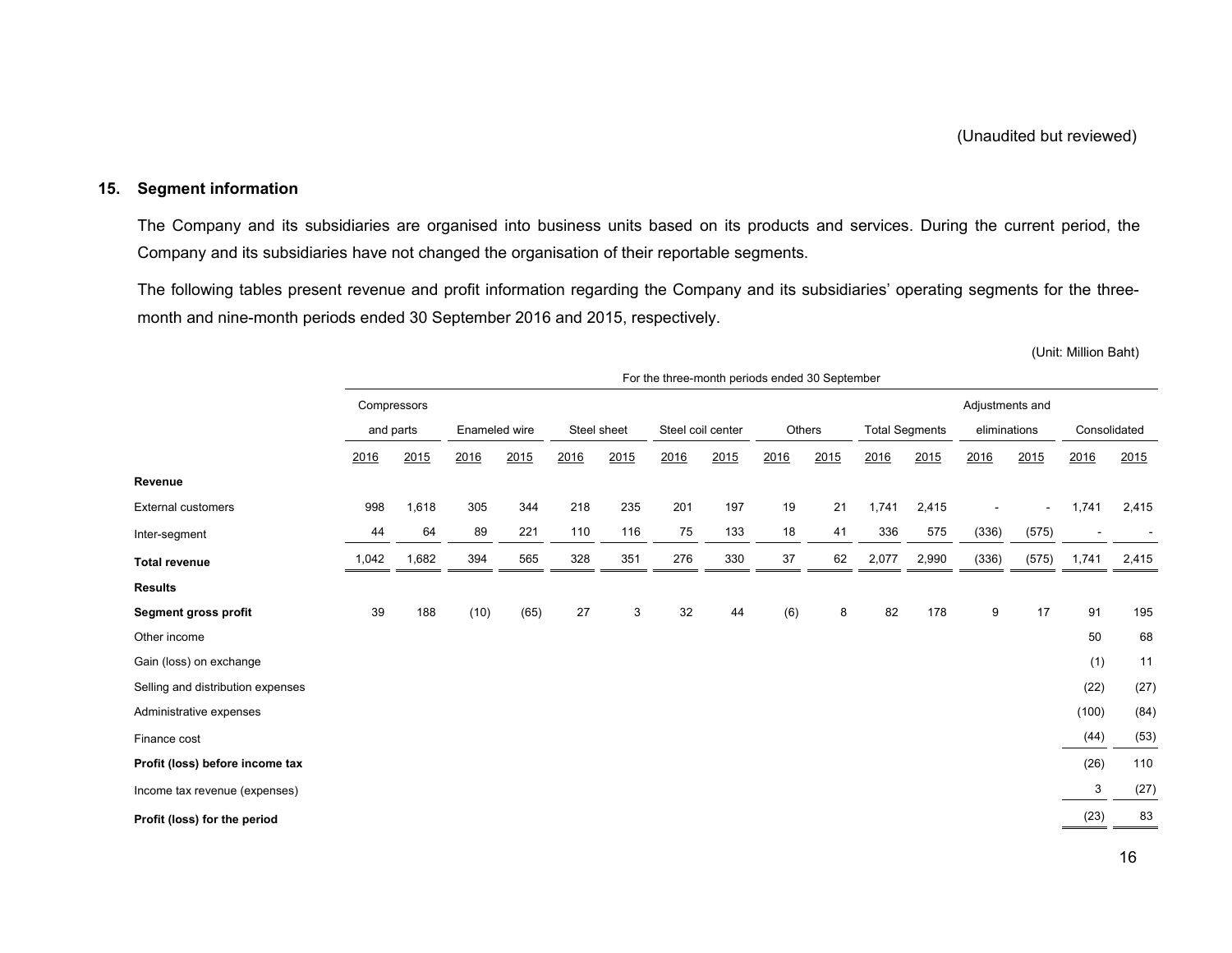### (Unit: Million Baht)

|                                   | For the nine-month periods ended 30 September |       |               |       |             |       |                   |       |        |      |                       |       |              |                |              |        |
|-----------------------------------|-----------------------------------------------|-------|---------------|-------|-------------|-------|-------------------|-------|--------|------|-----------------------|-------|--------------|----------------|--------------|--------|
|                                   | Compressors<br>Adjustments and                |       |               |       |             |       |                   |       |        |      |                       |       |              |                |              |        |
|                                   | and parts                                     |       | Enameled wire |       | Steel sheet |       | Steel coil center |       | Others |      | <b>Total Segments</b> |       | eliminations |                | Consolidated |        |
|                                   | 2016                                          | 2015  | 2016          | 2015  | 2016        | 2015  | 2016              | 2015  | 2016   | 2015 | 2016                  | 2015  | 2016         | 2015           | 2016         | 2015   |
| Revenue                           |                                               |       |               |       |             |       |                   |       |        |      |                       |       |              |                |              |        |
| <b>External customers</b>         | 4,070                                         | 5,370 | 900           | 1,074 | 687         | 803   | 695               | 676   | 56     | 66   | 6,408                 | 7,989 |              | $\blacksquare$ | 6,408        | 7,989  |
| Inter-segment                     | 156                                           | 226   | 363           | 604   | 293         | 465   | 270               | 401   | 65     | 118  | 1,147                 | 1,814 | (1, 147)     | (1, 814)       |              |        |
| <b>Total revenue</b>              | 4,226                                         | 5,596 | 1,263         | 1,678 | 980         | 1,268 | 965               | 1,077 | 121    | 184  | 7,555                 | 9,803 | (1, 147)     | (1,814)        | 6,408        | 7,989  |
| <b>Results</b>                    |                                               |       |               |       |             |       |                   |       |        |      |                       |       |              |                |              |        |
| Segment gross profit              | 341                                           | 574   | (32)          | (143) | 81          | 30    | 156               | 105   | (12)   | 20   | 534                   | 586   | 34           | 54             | 568          | 640    |
| Other income                      |                                               |       |               |       |             |       |                   |       |        |      |                       |       |              |                | 128          | 156    |
| Selling and distribution expenses |                                               |       |               |       |             |       |                   |       |        |      |                       |       |              |                | (78)         | (99)   |
| Administrative expenses           |                                               |       |               |       |             |       |                   |       |        |      |                       |       |              |                | (307)        | (283)  |
| Loss on exchange                  |                                               |       |               |       |             |       |                   |       |        |      |                       |       |              |                | (11)         | $\sim$ |
| Finance cost                      |                                               |       |               |       |             |       |                   |       |        |      |                       |       |              |                | (139)        | (159)  |
| Profit before income tax          |                                               |       |               |       |             |       |                   |       |        |      |                       |       |              |                | 161          | 255    |
| Income tax revenue (expenses)     |                                               |       |               |       |             |       |                   |       |        |      |                       |       |              |                | (51)         | (23)   |
| Profit for the period             |                                               |       |               |       |             |       |                   |       |        |      |                       |       |              |                | 110          | 232    |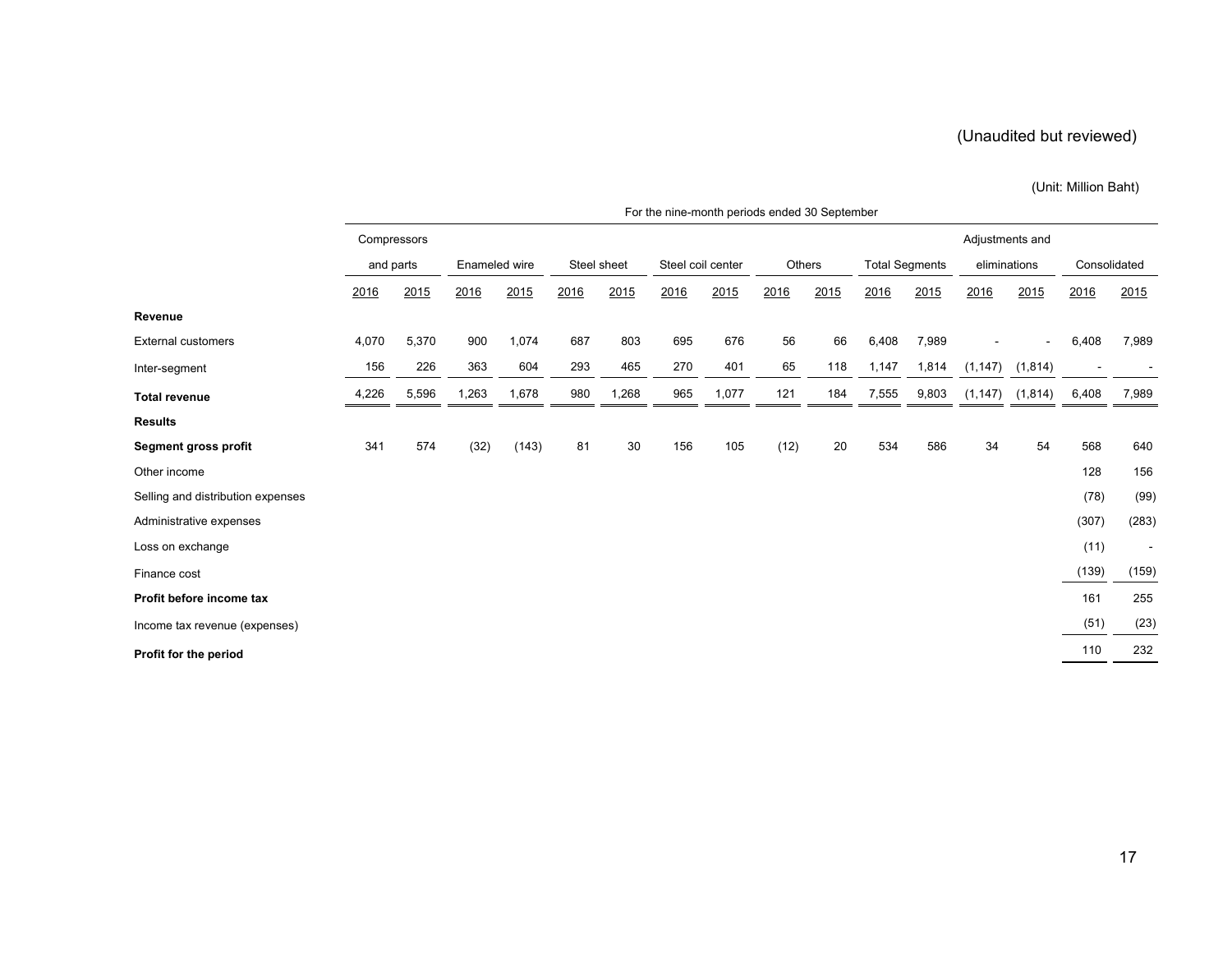### **16. Dividends**

|                          |                               | Total dividends | Dividend per share |
|--------------------------|-------------------------------|-----------------|--------------------|
| <b>Dividends</b>         | Approved by                   | (Million Baht)  | (Baht)             |
| Final dividends for 2015 | Annual General Meeting of the |                 |                    |
|                          | shareholders on 23 April 2016 | 180             | 0.15               |
| Total for 2016           |                               | 180             | 0.15               |

### **17. Commitment and contingent liabilities**

### **17.1 Capital commitments**

 As at 30 September 2016, the Company and its subsidiaries have capital commitments of approximately Baht 13.1 million (31 December 2015: Baht 89.5 million) (the Company only: Baht 12.2 million (31 December 2015: Baht 81.1 million)), relating to the construction of warehouse building and acquisition of machinery.

### **17.2 Operating lease commitments**

 The Company and its subsidiaries have entered into several lease agreements in respect of the lease of land, motor vehicles, and office equipment. The terms of the agreements are generally between 1 and 3 years. Future minimum lease payments required under these operating leases agreements were as follows:

|                                  |                      |             |                      | (Unit: Million Baht) |  |  |
|----------------------------------|----------------------|-------------|----------------------|----------------------|--|--|
|                                  | Consolidated         |             | Separate             |                      |  |  |
|                                  | financial statements |             | financial statements |                      |  |  |
|                                  | 30 September         | 31 December | 30 September         | 31 December          |  |  |
|                                  | 2016                 | 2015        | 2016                 | 2015                 |  |  |
| Payable within:                  |                      |             |                      |                      |  |  |
| In up to 1 year                  | 30.9                 | 29.0        | 5.1                  | 5.4                  |  |  |
| In over 1 year and up to 3 years | 31.4                 | 51.8        | 4.6                  | 8.5                  |  |  |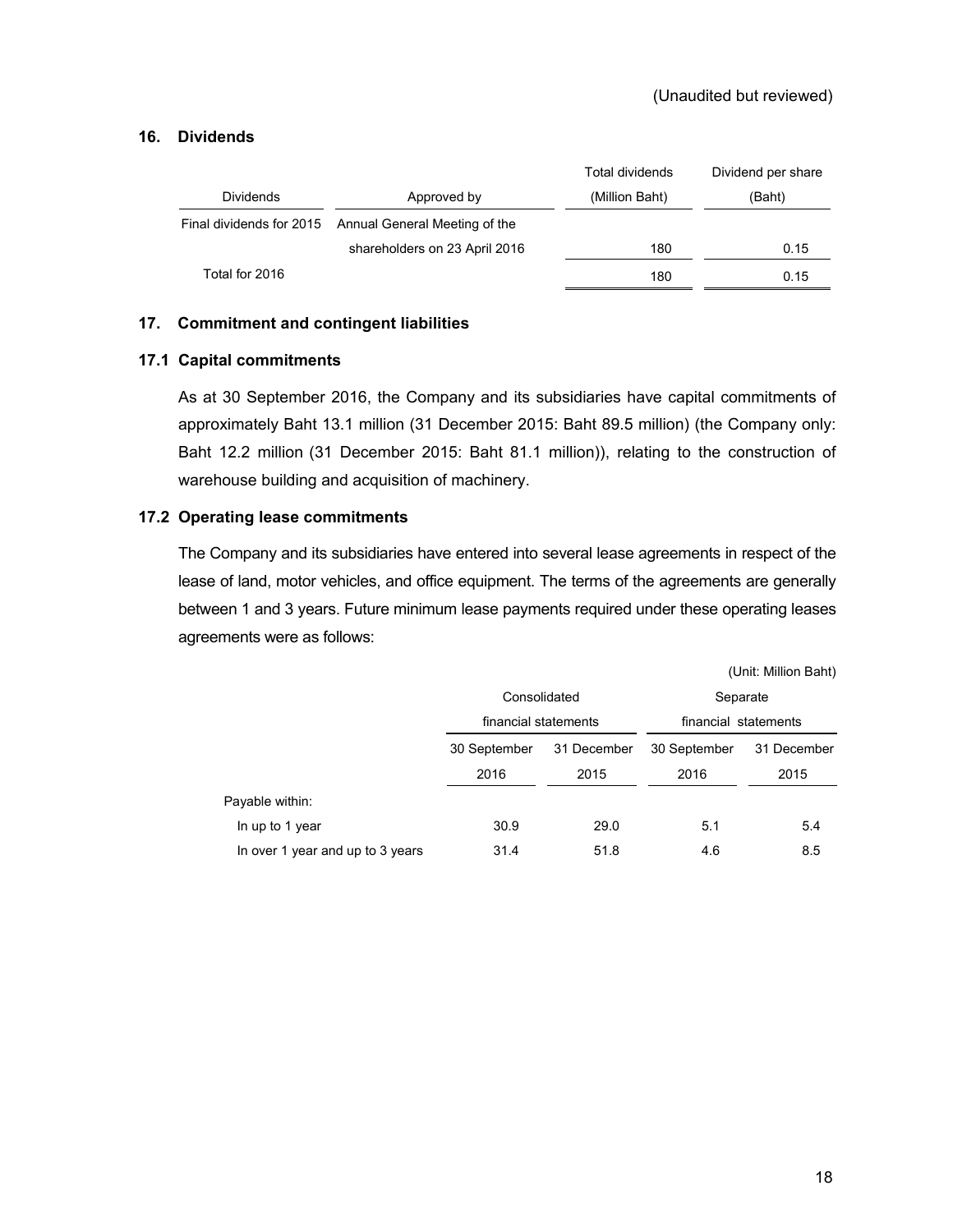### **17.3 Long-term service commitments**

a) The Company and its subsidiaries have commitments relating to service agreements payable in the future as follows:

|                                  |                             |      |                                  | (Unit: Million Baht) |
|----------------------------------|-----------------------------|------|----------------------------------|----------------------|
|                                  | Consolidated                |      | Separate<br>financial statements |                      |
|                                  | financial statements        |      |                                  |                      |
|                                  | 30 September<br>31 December |      | 30 September                     | 31 December          |
|                                  | 2016                        | 2015 | 2016                             | 2015                 |
| Payable within:                  |                             |      |                                  |                      |
| In up to 1 year                  | 11.6                        | 14.4 | 3.9                              | 4.7                  |
| In over 1 year and up to 3 years |                             | 4.4  |                                  | 2.7                  |

b) A subsidiary company entered into technical license and royalty agreement with an oversea company. Under the agreement the subsidiary company has obliged to pay license and royalty fee to that company at the rate stipulated in the agreement. The agreement has been in effect since 15 July 2004 and shall continue unless cancelled by either party.

 As at 30 September 2016, the subsidiary has outstanding royalty fees amounting to Baht 17.6 million (31 December 2015: Baht 17.6 million) which was included in other current liabilities.

c) The Company and its subsidiaries have commitments related to sales commissions payable to sale agents at the rate stipulated in the agreements or rate agreed between parties.

### **17.4 Guarantees**

- a) As at 30 September 2016, the Company and Kulthorn Materials and Controls Company Limited have contingent liability relating to the guarantee of credit facility of Suzhou Kulthorn Magnet Wire Co., Ltd. to an oversea branch of a commercial bank amounting to RMB 60 million or equivalent to Baht 316.2 million (31 December 2015: RMB 67 million or equivalent to Baht 376.8 million).
- b) As at 30 September 2016, there were outstanding bank guarantees of approximately Baht 78.8 million (31 December 2015: Baht 79.9 million), the Company only: Baht 19.8 million (31 December 2015: Baht 21.7 million) issued by the banks on behalf of the Company and its subsidiaries in respect of certain performance bonds as required in the normal course of business of the Company and its subsidiaries. These include letter of guarantee to guarantee electricity usage amounting to Baht 77.3 million (31 December 2015: Baht 77.3 million), the Company only: Baht 19.6 million (31 December 2015: Baht 19.6 million) and to guarantee import duty and others amounting to Baht 1.5 million (31 December 2015: Baht 2.6 million), the Company only: Baht 0.3 million (31 December 2015: Baht 2.1 million).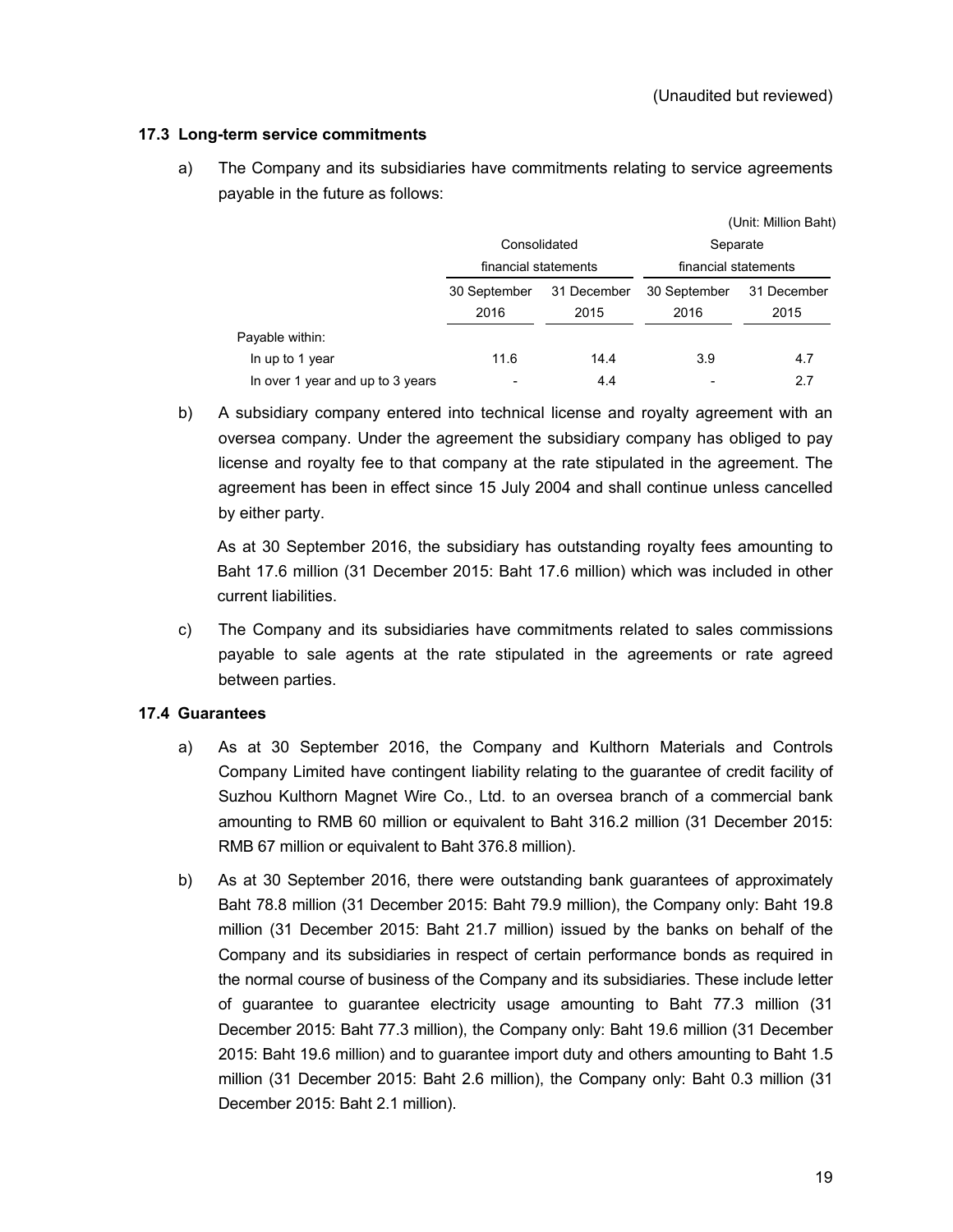### **18. Foreign currency risk**

The Company and its subsidiaries' exposure to foreign currency risk arises mainly from purchases and sales of goods in foreign currencies. The Company and its subsidiaries seek to reduce this risk by entering into forward exchange contracts which generally mature within one year, when they consider appropriate.

Below is the summary of the Company and its subsidiaries' foreign currencies-denominated financial assets/liabilities.

| As at 30 September 2016 |                      |                |                          |             |         |                                      |
|-------------------------|----------------------|----------------|--------------------------|-------------|---------|--------------------------------------|
|                         | Consolidated         |                | Separate                 |             |         |                                      |
|                         | financial statements |                | financial statements     |             |         |                                      |
|                         | Financial            | Financial      | Financial                | Financial   |         | Exchange rate                        |
| Foreign currency        | assets               | liabilities    | assets                   | liabilities | Buying  | Selling                              |
|                         | (Million)            | (Million)      | (Million)                | (Million)   |         | (Baht per one foreign currency unit) |
| US dollar               | 11                   | 25             | 9                        | 16          | 34.5243 | 34.8755                              |
| Japanese yen            |                      | 83             | $\overline{\phantom{0}}$ | 79          | 0.3391  | 0.3470                               |
| Renminbi                | -                    | $\blacksquare$ | ۰                        | 7           | 5.1404  | 5.2700                               |

| As at 31 December 2015 |                                      |             |                                  |             |               |                                      |  |
|------------------------|--------------------------------------|-------------|----------------------------------|-------------|---------------|--------------------------------------|--|
|                        | Consolidated<br>financial statements |             | Separate<br>financial statements |             |               |                                      |  |
|                        |                                      |             |                                  |             |               |                                      |  |
|                        | Financial                            | Financial   | Financial                        | Financial   |               | Exchange rate                        |  |
| Foreign currency       | assets                               | liabilities | assets                           | liabilities | <b>Buying</b> | Selling                              |  |
|                        | (Million)                            | (Million)   | (Million)                        | (Million)   |               | (Baht per one foreign currency unit) |  |
| US dollar              | 28                                   | 19          | 18                               | 5           | 35.9233       | 36.2538                              |  |
| Japanese yen           |                                      | 84          | ۰                                | 81          | 0.2965        | 0.3028                               |  |

### **Forward exchange contracts**

The Company and its subsidiaries had outstanding forward exchange contract with maturities less than one year as follows:

|                  |           |           | As at 30 September 2016           |                                      |                 |
|------------------|-----------|-----------|-----------------------------------|--------------------------------------|-----------------|
|                  |           |           | Consolidated financial statements |                                      |                 |
|                  | Bought    | Sold      |                                   | Contractual exchange rate            |                 |
| Foreign currency | amount    | amount    | Contractual maturity date         | Bought amount                        | Sold amount     |
|                  | (Million) | (Million) |                                   | (Baht per one foreign currency unit) |                 |
| <b>US Dollar</b> | 4.3       | 1.2       | 2 December 2016 - 4 April 2017    | $34.83 - 35.37$                      | $34.63 - 34.78$ |

As at 30 September 2016